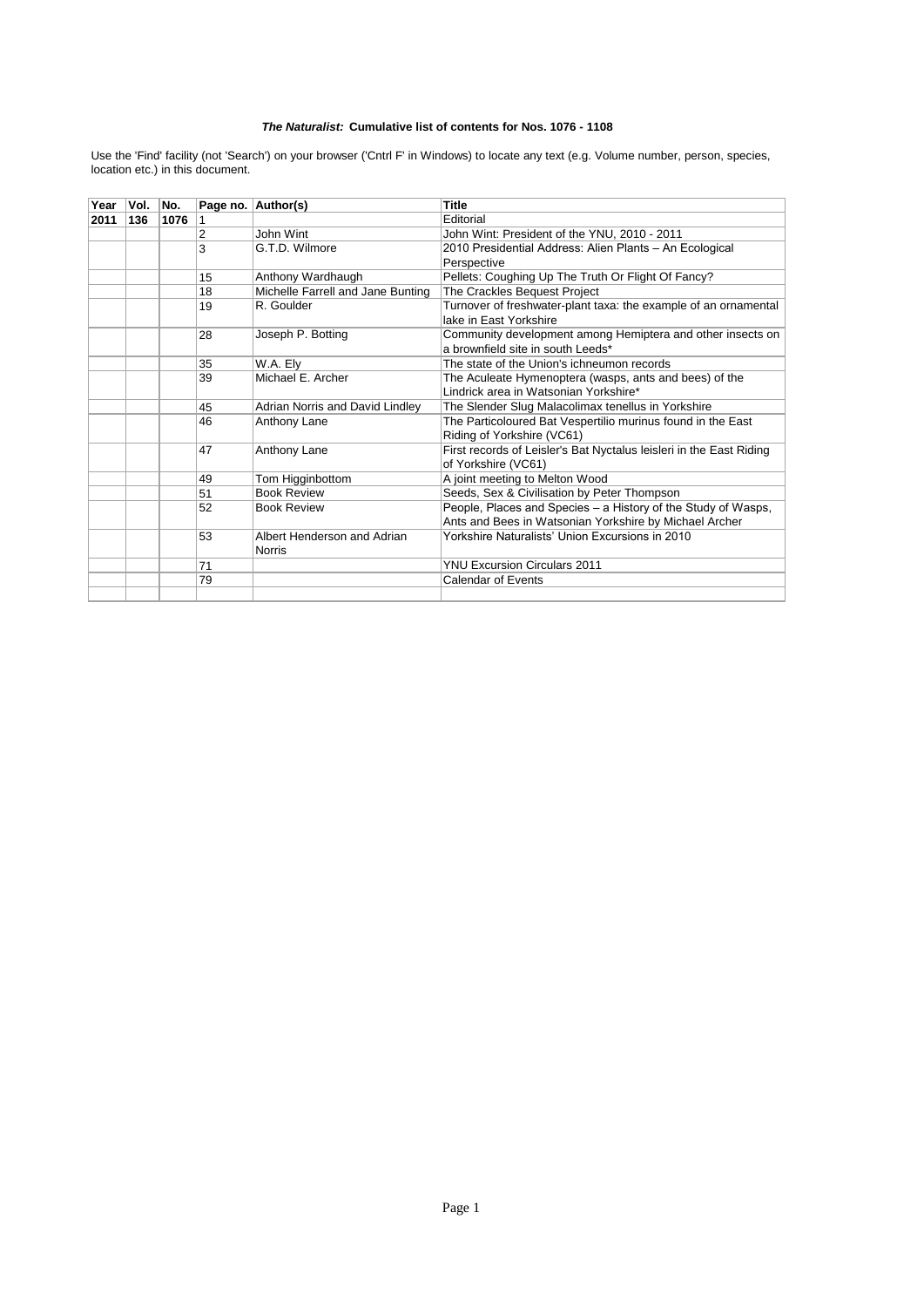| Year | Vol. | No.  |     | Page no. Author(s)               | <b>Title</b>                                                           |
|------|------|------|-----|----------------------------------|------------------------------------------------------------------------|
| 2011 | 136  | 1077 | 81  |                                  | Editorial                                                              |
|      |      |      | 82  | David Turner and Lucas Mander    | A bird-ringing study of passerines associated with reed beds on        |
|      |      |      |     |                                  | and near the Humber estuary: results of the first year of              |
|      |      |      |     |                                  | monitoring*                                                            |
|      |      |      | 90  | Kevin Walker and Linda Robinson  | Yorkshire's threatened plants: Northern Hawk's-beard Crepis<br>mollis* |
|      |      |      | 100 | <b>Richard Wilson</b>            | The status of spider recording in Watsonian Yorkshire                  |
|      |      |      | 106 | Michael Pearson                  | The early botanical exploration of the Yorkshire Dales*                |
|      |      |      | 118 | Doug Simpson                     | A Red Kite reintroduction project in the Leeds area                    |
|      |      |      | 127 | Clare M. Brown                   | Great Auk material at Leeds Museum*                                    |
|      |      |      | 133 | Peter Larner                     | The spread of butterflies in Leeds                                     |
|      |      |      | 140 | W.A.Ely                          | Working on the Leeds Museum Ichneumon collection                       |
|      |      |      | 143 | Peter Murphy                     | The creation and development of a wetland nature reserve               |
|      |      |      | 147 | Peter Mill                       | The Dragonfly Conservation Project at Rodley                           |
|      |      |      | 152 | Derek Parkinson                  | A recent Yorkshire record of the ichneumon Scirtetes robustus          |
|      |      |      | 153 | John A Newbould                  | A further note on Hornbeam (Carpinus betulus) in Harrogate             |
|      |      |      |     |                                  | <b>District</b>                                                        |
|      |      |      | 154 | Phyl Abbott                      | Botanical Report for 2010                                              |
|      |      |      | 159 | John Coldwell                    | Diptera new to Yorkshire from the Barnsley area in 2010                |
|      |      |      |     |                                  |                                                                        |
|      |      |      | 142 | Book review                      | The Royal Horticultural Society Birdwatcher's Notebook                 |
|      |      |      | 158 | Book review                      | The Dance of Air and Sea: how oceans, weather and life link            |
|      |      |      |     |                                  | together by A.H. Taylor                                                |
|      |      |      |     | 89 and 99 Letters to the Editors | Kevin Rich, Dr. John R. Mather                                         |
|      |      |      |     |                                  |                                                                        |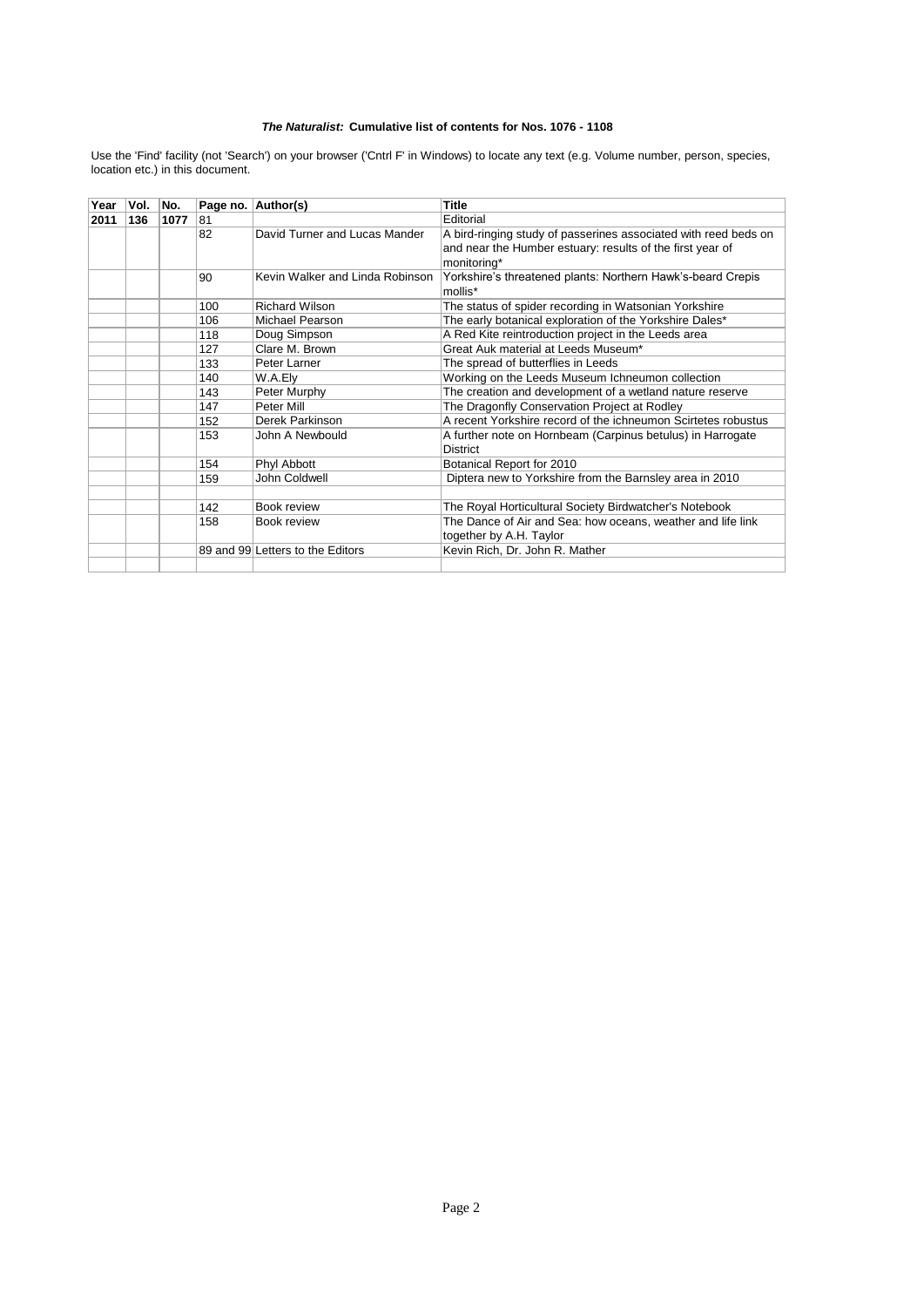| Year | Vol. | No.  |     | Page no. Author(s)                 | <b>Title</b>                                                                       |
|------|------|------|-----|------------------------------------|------------------------------------------------------------------------------------|
| 2011 | 136  | 1078 | 161 |                                    | Editorial                                                                          |
|      |      |      | 163 | I.R. Court and G. Bentley          | The results of hair tube survey work to determine the presence                     |
|      |      |      |     |                                    | of Red Squirrel Sciurus vulgaris and Grey Squirrel Sciurus                         |
|      |      |      |     |                                    | carolinensis in woodland sites in the north west of the Yorkshire                  |
|      |      |      |     |                                    | Dales National Park*                                                               |
|      |      |      | 170 | <b>Stanley Evans</b>               | What happened to the wild flowers in Harewood Churchyard?                          |
|      |      |      | 173 | R. A. Baker                        | The man, the place and the species. Reflections on George                          |
|      |      |      |     |                                    | Hodge (1833-1871) of Seaham Harbour and his pioneering work                        |
|      |      |      |     |                                    | on marine mites and other marine invertebrates*                                    |
|      |      |      | 181 | D.W. Yalden                        | Red Grouse Lagopus lagopus scotica on the peripheral moors                         |
|      |      |      |     |                                    | of the Peak District*                                                              |
|      |      |      | 185 | D. E. Whittaker                    | On the first occurrence of the Pilot Fish in the central North Sea.                |
|      |      |      |     |                                    | in association with a Leatherback Turtle                                           |
|      |      |      | 187 | George Russell                     | Hybrid seaweeds on Merseyside                                                      |
|      |      |      | 190 | P. Lightfoot                       | Progress towards protection: key sites off the Yorkshire coast                     |
|      |      |      |     |                                    | recommended as potential Marine Conservation Zones                                 |
|      |      |      | 196 | Peter Mill                         | The Rodley Dragonfly Conservation Area: an update                                  |
|      |      |      | 201 | Albert Henderson and Adrian        | Yorkshire Naturalists' Union Excursions in 2011                                    |
|      |      |      |     | <b>Norris</b>                      |                                                                                    |
|      |      |      | 225 | Andy Millard                       | Malham Tarn Field Centre 150th Anniversary weekend: A                              |
|      |      |      | 227 | Adrian Norris, Paula Lightfoot and | personal reflection<br>Scarborough Bioblitz and Environment Fair 2nd-4th June 2011 |
|      |      |      |     | Sarah West                         |                                                                                    |
|      |      |      | 230 | Paul Simmons                       | The South Yorkshire Plant Atlas - now flowering!                                   |
|      |      |      | 231 | Adrian Norris and David J. Lindley | Notes on Yorkshire Mollusca - 14: Important new discoveries,                       |
|      |      |      |     |                                    | splits and additions to the Yorkshire molluscan fauna                              |
|      |      |      | 234 | <b>Martin Limbert</b>              | Bird-related museum collections in Yorkshire                                       |
|      |      |      | 235 | Michael Archer                     | An adventure into the history of a nest of the superwasp,                          |
|      |      |      |     |                                    | Dolichovespula media                                                               |
|      |      |      |     |                                    |                                                                                    |
|      |      |      | 189 | Book review                        | The Darwinian Tourist: viewing the world through evolutionary                      |
|      |      |      |     |                                    | eyes by Christopher Wills                                                          |
|      |      |      | 195 | Book review                        | The Grasshoppers, Bush-crickets and Allies of Dorset by Bryan<br>Edwards           |
|      |      |      |     | 180, 194, Letters to the Editors:  | Eric Caulton, Anthony Wardhaugh, C.A.Howes                                         |
|      |      |      |     | 237, 238   Letters to the Editors: | M. Jill Lucas, Bill Ely, Peter Tannett, David E. Whittaker                         |
|      |      |      |     |                                    |                                                                                    |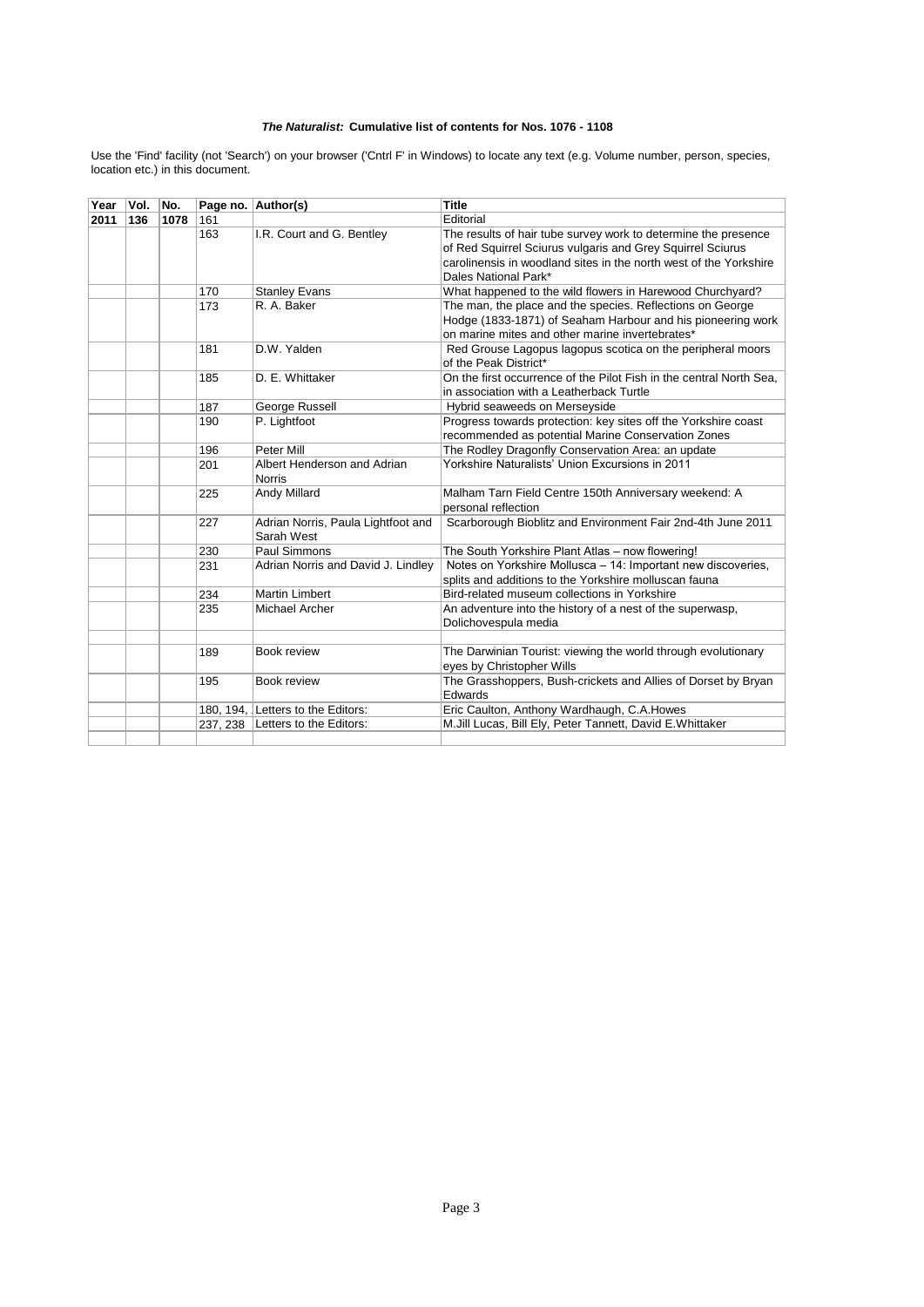| Year | Vol. | No.  |                | Page no. Author(s)      | <b>Title</b>                                                        |
|------|------|------|----------------|-------------------------|---------------------------------------------------------------------|
| 2012 | 137  | 1079 | 1              |                         | Editorial                                                           |
|      |      |      | $\overline{2}$ | Roger Key               | Dr Roger Key: President of the YNU, 2011-2012                       |
|      |      |      | 3              | John Wint               | I only wanted to watch the birds                                    |
|      |      |      | 11             | David Baker             | Yorkshire's Dark Bordered Beauty                                    |
|      |      |      | 16             | D.E. Whittaker          | On the recent appearance of the Black-bellied Angler in the         |
|      |      |      |                |                         | central North Sea                                                   |
|      |      |      | 21             | Colin A. Howes          | Composition of social groups of Long-finned Pilot Whales which      |
|      |      |      |                |                         | stranded on the Holderness and Lincolnshire coasts in 1982 and      |
|      |      |      |                |                         | 1985                                                                |
|      |      |      | 26             | Colin A. Howes          | Historical notes on the Yorkshire Naturalists' Union's first Marine |
|      |      |      |                |                         | <b>Biology Committee</b>                                            |
|      |      |      | 29             | <b>Barry Nattress</b>   | Quill mites of the family Syringophilidae parasitic on birds in     |
|      |      |      |                |                         | Yorkshire                                                           |
|      |      |      | 34             | Derek Parkinson         | A study of the parasitoids of the Horse-chestnut Leaf-miner in a    |
|      |      |      |                |                         | Yorkshire garden                                                    |
|      |      |      | 38             | Colin A. Howes          | Greater Wax Moth in Yorkshire*                                      |
|      |      |      | 42             | <b>Richard Wilson</b>   | Spiders of Rodley Nature Reserve*                                   |
|      |      |      | 48             | John Newbould           | A selection of interesting plant galls seen in Yorkshire in 2011    |
|      |      |      | 51             | Phyl Abbott             | Botanical Report for 2011                                           |
|      |      |      | 56             | <b>Richard Wilson</b>   | Spider recording in Watsonian Yorkshire during 2011                 |
|      |      |      | 67             | Obituaries (various)    | Eric Thompson, Donald Henry Smith, Michael J.A. Thompson            |
|      |      |      | 72             |                         | <b>YNU Excursion Circulars 2012</b>                                 |
|      |      |      | 77             |                         | The Naturalist guide to consistency                                 |
|      |      |      | 78             |                         | Calendar of Events 2012                                             |
|      |      |      |                |                         |                                                                     |
|      |      |      | 33             | Erratum:                | Plate XII of Naturalist 1078                                        |
|      |      |      | 50             | Book review             | Fossils of the Whitby Coast by Dean R.Lomax                         |
|      |      |      | 63             | Book review             | Plant Galls by Margaret Redfern; Britain's Plant Galls - a          |
|      |      |      |                |                         | photographic guide by Michael Chinery                               |
|      |      |      | 64             | Book review             | British Plant Galls by Margaret Redfern & Peter Shirley; The        |
|      |      |      |                |                         | South Yorkshire Plant Atlas by G.T.D. Wilmore, J. Lunn &            |
|      |      |      |                |                         | J.S.Rodwell                                                         |
|      |      |      | 65             | Book review             | Ladybirds (Coccinellidae) of Britain & Ireland by Helen E.Roy,      |
|      |      |      |                |                         | Peter M.J.Brown, Robert Frost & Remy L.Poland                       |
|      |      |      | 15,60          | Letters to the Editors: | Derek Whiteley, David E. Whittaker                                  |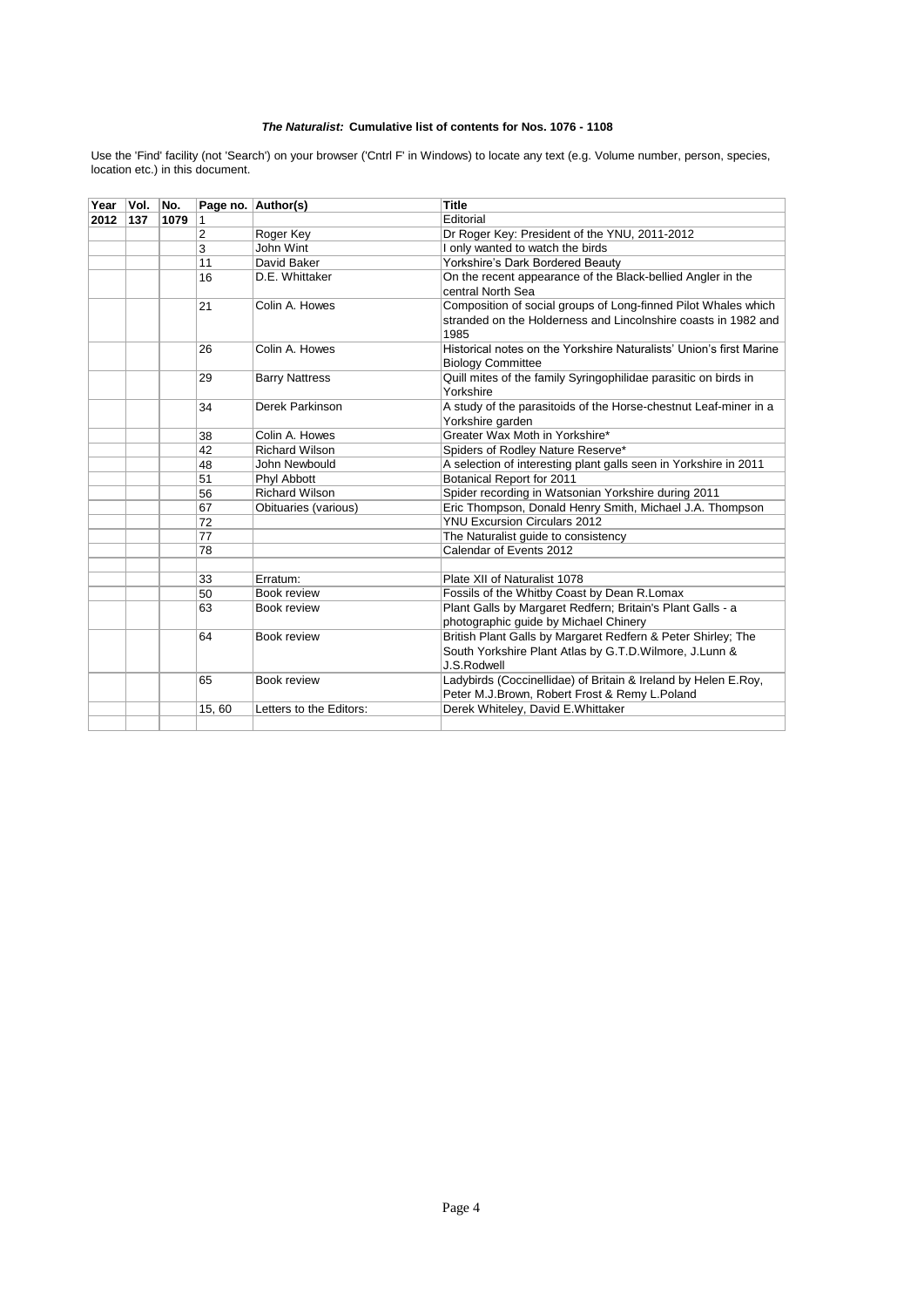| Year | Vol. | No.  |     | Page no. Author(s)             | <b>Title</b>                                                                      |
|------|------|------|-----|--------------------------------|-----------------------------------------------------------------------------------|
| 2012 | 137  | 1080 |     |                                |                                                                                   |
|      |      |      | 81  |                                | Editorial                                                                         |
|      |      |      | 82  | I. White and I.R. Court        | The Hazel Dormouse release project at Freeholders' Wood in the                    |
|      |      |      |     |                                | <b>Yorkshire Dales National Park</b>                                              |
|      |      |      | 89  | C. A. Howes                    | When did the Weasel first appear in the Yorkshire fauna?                          |
|      |      |      | 93  | <b>Geoffrey Fryer</b>          | Another early challenge to the 'orthodox' interpretation of                       |
|      |      |      |     |                                | industrial melanism in moths, posed by some forgotten                             |
|      |      |      |     |                                | observations of Ben Morley in 1911*                                               |
|      |      |      | 101 | Eric Caulton, Gina Angus and   | A four year study of airborne pollen of Pinaceae in South-east                    |
|      |      |      |     | Anna Innman                    | Scotland, 2008 - 2011                                                             |
|      |      |      | 106 | Queen's Birthday Honours Award | Dr.John R.Mather                                                                  |
|      |      |      | 107 | Dr John R. Mather              | What is a naturalist?                                                             |
|      |      |      | 113 | Robin N. Hopper                | Nesting Kittiwakes on Scarborough Castle Headland and South<br>Bay                |
|      |      |      | 115 | Agne Gvozdevaite               | Importance of wetland management and restoration for farmland                     |
|      |      |      |     |                                | bird biodiversity: case study of Cayton and Flixton Carrs Wetland                 |
|      |      |      |     |                                | Project*                                                                          |
|      |      |      | 120 | David Croft                    | The Anglers' Monitoring Initiative and beyond!                                    |
|      |      |      | 124 | <b>Tim Burkinshaw</b>          | Farmland bird conservation schemes of the Scarborough Carrs                       |
|      |      |      | 128 | Michael E. Archer              | The wasps, ants and bees (aculeate Hymenoptera) of the 'Green                     |
|      |      |      |     |                                | Spaces' of Scarborough Town                                                       |
|      |      |      | 132 | John Newbould                  | Scarborough Castle - an urban location for a meadow                               |
|      |      |      | 133 | <b>Adrian Norris</b>           | The land, freshwater and marine molluscs of Scarborough                           |
|      |      |      | 140 | R.B. Williams                  | Biographical notes on the Hull taxidermist-dealer Robert Dunn,                    |
|      |      |      |     |                                | his son Joseph and other possible family members: newspaper                       |
|      |      |      |     |                                | gleanings                                                                         |
|      |      |      | 144 | Karen Snowden                  | Scarborough Museum Trust                                                          |
|      |      |      | 146 | Obituary                       | Dr Robert Townend Pemberton                                                       |
|      |      |      | 148 | T.L. Blockeel and C. Wall      | YNU Bryological Section: Report for 2009-2011                                     |
|      |      |      | 158 | Sarah West                     | Yorkshire Museum Gardens BioBlitz report                                          |
|      |      |      |     |                                |                                                                                   |
|      |      |      | 147 | Book review                    | Lichens: An illustrated guide to the British & Irish species by<br>Frank S.Dobson |
|      |      |      | 156 | Book review                    | Porritt's Lists: A reprint of George T Porritt's Yorkshire butterfly              |
|      |      |      |     |                                | and moth records first published in 1883/86, 1904, 1907, 1922                     |
|      |      |      |     |                                | revised into modern order with detailed comments and                              |
|      |      |      |     |                                | background by Howard M Frost, Harry E Beaumont, Terry J                           |
|      |      |      |     |                                | Crawford, Geoffrey Fryer & Chris S V Yeates                                       |
|      |      |      | 157 | Book review                    | Guide to British freshwater macroinvertebrates for biotic                         |
|      |      |      |     |                                | assessment compiled by Simon Pawley                                               |
|      |      |      | 99  | Letters to the Editors         | Bill Ely, Geoffrey Fryer.                                                         |
|      |      |      |     |                                |                                                                                   |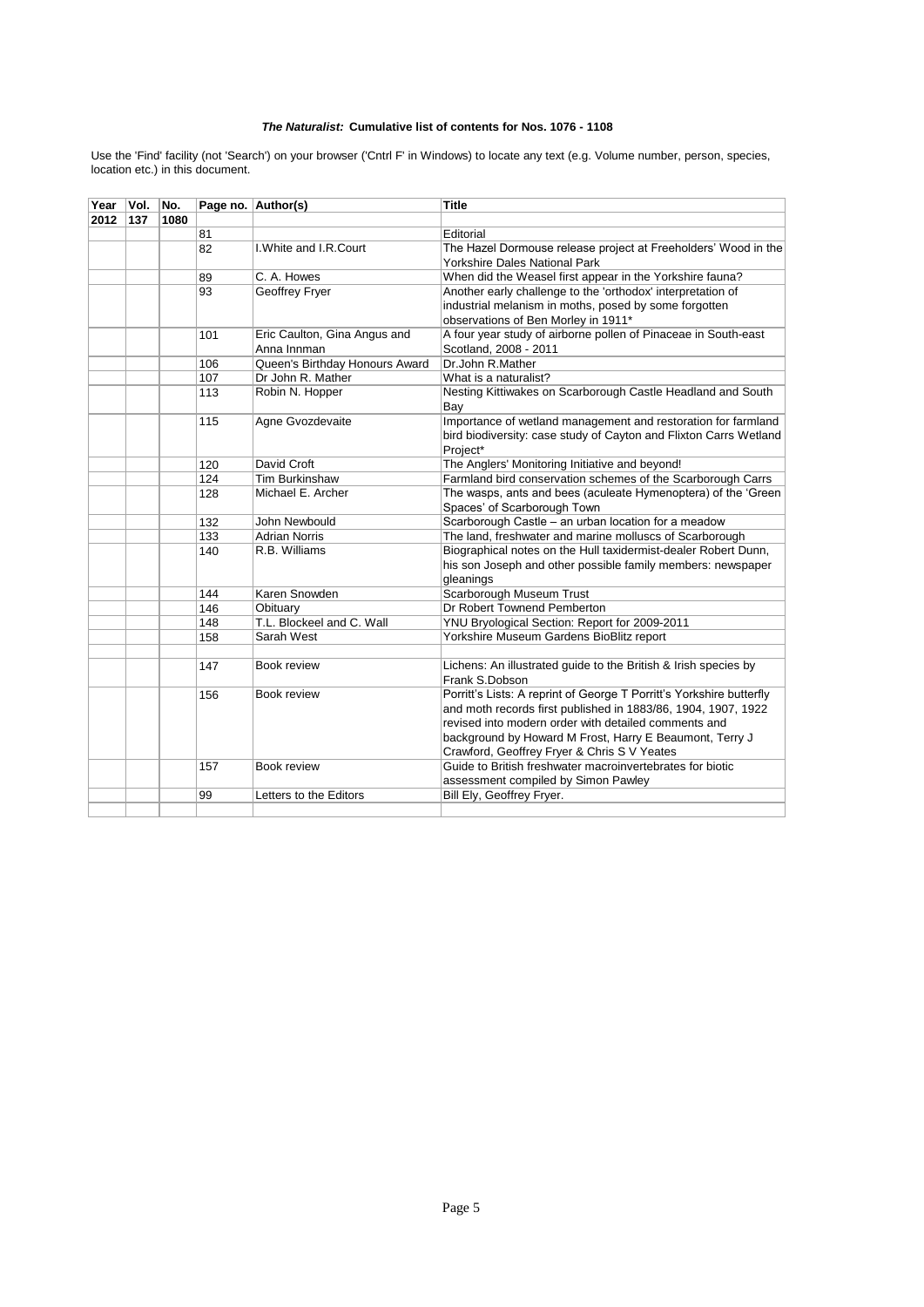| Year | Vol. | No.  |          | Page no. Author(s)                           | <b>Title</b>                                                                                              |
|------|------|------|----------|----------------------------------------------|-----------------------------------------------------------------------------------------------------------|
| 2012 | 137  | 1081 | 161      |                                              | Editorial                                                                                                 |
|      |      |      | 162      | Jeff Lunn                                    | The mammalian diet of Barn Owls at a lowland wet grassland in<br>Yorkshire*                               |
|      |      |      | 165      | D. W. Yalden                                 | The Crab and the Deer*                                                                                    |
|      |      |      | 168      | Derek Parkinson                              | Further recruitment of parasitoids by the Horse-chestnut Leaf-<br>miner                                   |
|      |      |      | 169      | Derek Parkinson                              | Encounters with Chalcidoidea during 2012                                                                  |
|      |      |      | 170      | C.A. Howes                                   | Broad-leaved Helleborine Epipactis helleborine at Doncaster's<br>Lakeside Park                            |
|      |      |      | 174      | Alan Braddock                                | Fungi in the Horbury area of Yorkshire 1888 to 2011                                                       |
|      |      |      | 180      | Alan Brooke                                  | Bretheren in the temple of science - natural history across the<br>class divide, Huddersfield, c1848-1865 |
|      |      |      | 201      | C.A. Howes                                   | Notes on the spiders of Blacktoft Sands (VC63): Seasonality,<br>biomass and prey of reedbed passerines    |
|      |      |      | 207      | <b>Barry Nattress</b>                        | Some further records of feather mites (Acari: Astigmata) in<br>Yorkshire                                  |
|      |      |      | 212      | Michael E. Archer                            | Recorder's report for the Aculeate Hymenoptera for 2010, 2011<br>and 2012                                 |
|      |      |      | 214      |                                              | Obituary Joan Elizabeth Duncan                                                                            |
|      |      |      | 218      | Paula Lightfoot                              | Yorkshire Naturalists' Union receives OPAL funding for online<br>recording                                |
|      |      |      | 219      | M. Jill Lucas                                | From pear trees to pipers                                                                                 |
|      |      |      | 224      | J Kilner                                     | Report from Wyke Beck                                                                                     |
|      |      |      | 225      | Albert Henderson and Adrian<br><b>Norris</b> | Yorkshire Naturalist's Union Excursions in 2012                                                           |
|      |      |      | 240      |                                              | YNU Calendar 2013                                                                                         |
|      |      |      |          |                                              |                                                                                                           |
|      |      |      | 222      | Book review                                  | Big Cats - facing Britain's wild predators by Rick Minter                                                 |
|      |      |      | 213, 217 | Letters to the Editors:                      | D.E.Whittaker, C.A.Howes                                                                                  |
|      |      |      |          |                                              |                                                                                                           |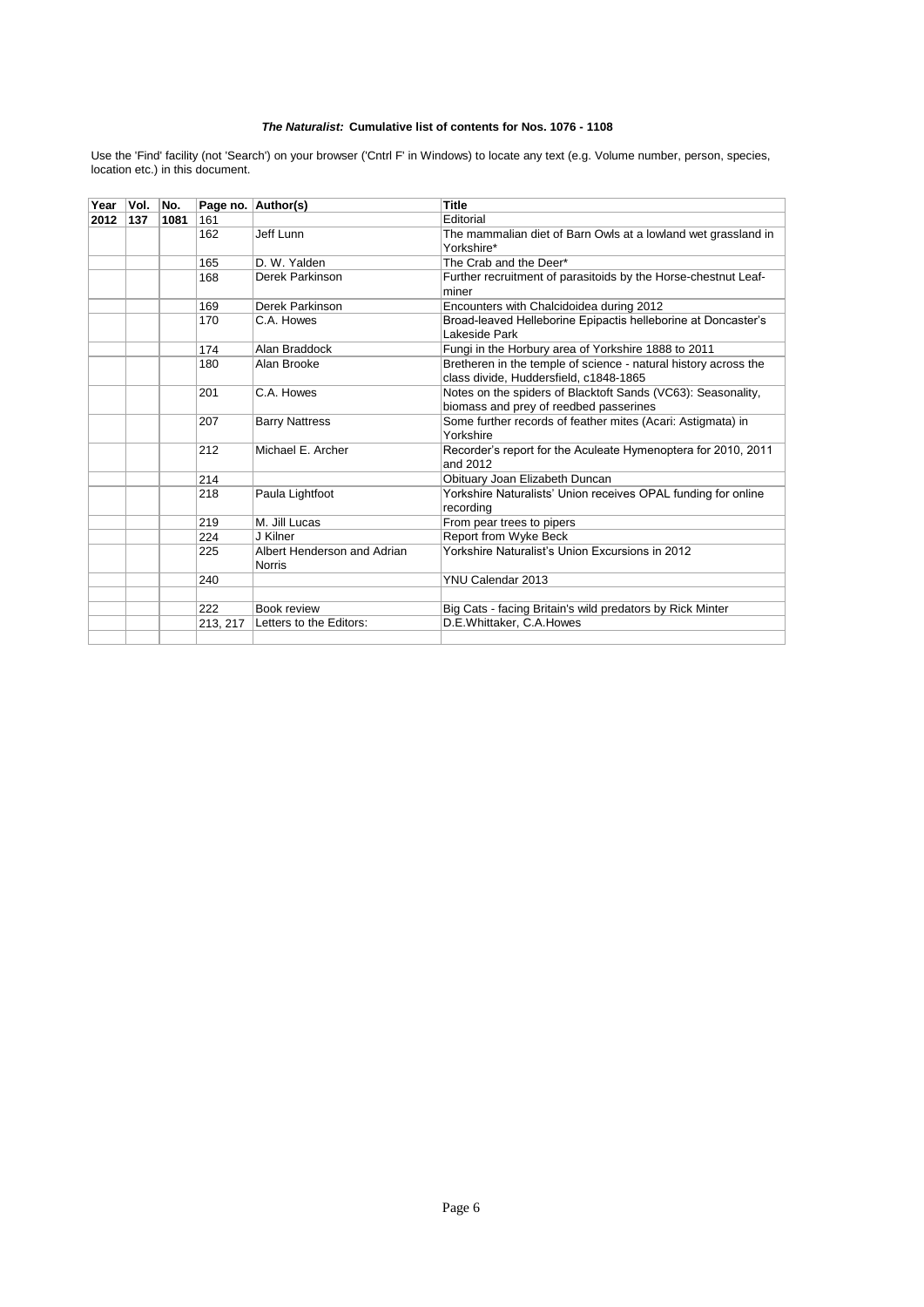| Year | Vol. | No.  |    | Page no. Author(s)                                  | <b>Title</b>                                                                                 |
|------|------|------|----|-----------------------------------------------------|----------------------------------------------------------------------------------------------|
| 2013 | 138  | 1082 |    |                                                     | Editorial                                                                                    |
|      |      |      | 2  |                                                     | John Newbould: President of the YNU 2012-2013                                                |
|      |      |      | 4  | R. Goulder                                          | Aquatic plants in Yorkshire canals                                                           |
|      |      |      | 16 | Derek Parkinson                                     | An interesting plant gall on Gorse                                                           |
|      |      |      | 17 | Tom Higginbottom                                    | Andricus gemmeus - a new gall for Yorkshire                                                  |
|      |      |      | 18 | G.T.D. Wilmore                                      | A provisional Vascular Plant Red Data List for VC63 - an                                     |
|      |      |      |    |                                                     | evaluation of current status                                                                 |
|      |      |      | 31 | <b>Martin Calvert</b>                               | The Gledhow Valley Woods Nest Box Scheme                                                     |
|      |      |      | 35 |                                                     | Colin A. Howes and John A. Porter Onset of Summer Plumage in Black-headed Gulls at Doncaster |
|      |      |      |    |                                                     | Lakeside, based on field observations January to March 2012*                                 |
|      |      |      | 38 | D.E. Whittaker                                      | Notes on Sowerby's Beaked Whale strandings on the Yorkshire<br>coast*                        |
|      |      |      | 42 |                                                     | Colin A. Howes and Robert Woods Seals at Teesmouth: a historical review                      |
|      |      |      | 49 | G. Boyd                                             | Rosemary Beetle Chrysolina americana - a new beetle record for<br>Mid-west Yorkshire         |
|      |      |      | 50 | Mark Darwell and John Bowers                        | Field Note - Rhododendron leafhopper in VC64                                                 |
|      |      |      | 52 | John Newbould, Adrian Norris and<br><b>Bill Ely</b> | Recording in VC65 July 2012                                                                  |
|      |      |      | 62 | Phyl Abbott                                         | Botanical Report for 2012                                                                    |
|      |      |      | 70 |                                                     | <b>YNU Excursions 2013</b>                                                                   |
|      |      |      | 78 | Colin A. Howes                                      | Project: The Yorkshire Flat Hedgehog Survey                                                  |
|      |      |      | 79 | Derek Parkinson                                     | Project: Parasitism of Coleophora serratella                                                 |
|      |      |      | 80 |                                                     | YNU Calendar April - August 2013                                                             |
|      |      |      |    |                                                     |                                                                                              |
|      |      |      | 77 | Book review                                         | The Three-legged Society by Ian D.Hopkinson & Allan Steward                                  |
|      |      |      |    |                                                     |                                                                                              |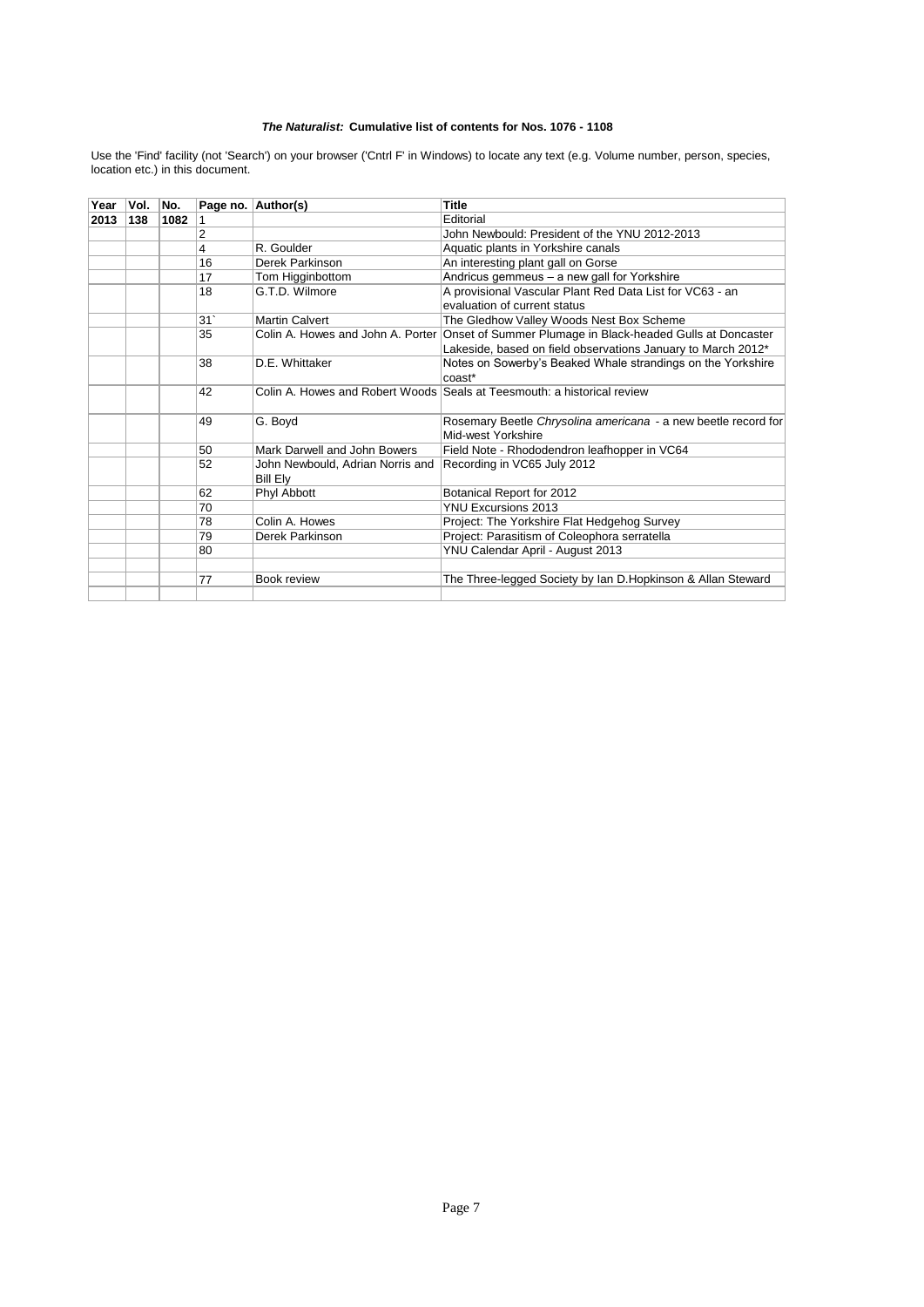| Year | Vol. | No.  |     | Page no. Author(s)               | <b>Title</b>                                                                                   |
|------|------|------|-----|----------------------------------|------------------------------------------------------------------------------------------------|
| 2013 | 138  | 1083 | 81  |                                  | Editorial                                                                                      |
|      |      |      | 82  | D. E. Whittaker                  | On the occurrence of the nudibranch Geitodoris planata*                                        |
|      |      |      | 93  | Colin A. Howes                   | Seasonal trends in emergence times and culling pressure on the                                 |
|      |      |      |     |                                  | Red Fox in lowland South Yorkshire                                                             |
|      |      |      | 98  | Colin A.Howes                    | Field Note: Herring Gull feeding on Swallow                                                    |
|      |      |      | 99  | R. Goulder                       | Tree colonization following sheep exclusion alongside the A169<br>across the North York Moors* |
|      |      |      | 112 | Geoff Oxford and Matt Millington | Tansy Beetle conservation: Yorkshire data, national implications*                              |
|      |      |      |     |                                  |                                                                                                |
|      |      |      | 123 | Colin A. Howes                   | Yorkshire Hedgehog bounty payments: a window on four                                           |
|      |      |      |     |                                  | centuries of status and distribution change                                                    |
|      |      |      | 128 | Colin A. Howes                   | Urchins on the doorstep: revelations of a Hedgehog 'Mark and                                   |
|      |      |      |     |                                  | Release' project                                                                               |
|      |      |      | 134 | Colin A. Howes                   | Hedgehog diet during the extreme drought of summer 1976                                        |
|      |      |      | 144 | Michael Archer                   | The wasps and bees (Hymenoptera: Aculeata) of two farms,                                       |
|      |      |      |     |                                  | Manor and Hopewell House, in Watsonian Yorkshire                                               |
|      |      |      | 149 | T.L. Blockeel                    | YNU Bryological Section: report for 2012                                                       |
|      |      |      | 155 | <b>Brian Morland</b>             | Field note: Osprey attacked by Tawny Owl                                                       |
|      |      |      | 160 |                                  | YNU Calendar August - November 2013                                                            |
|      |      |      |     |                                  |                                                                                                |
|      |      |      | 122 | <b>Exhibition review</b>         | Scary but beautiful - portraits of insects by John Bowers                                      |
|      |      |      | 155 | Book review                      | Guide to Freshwater Invertebrates by Michael Dobson, Simon                                     |
|      |      |      |     |                                  | Pauley, Melanie Fletcher and Anne Powell                                                       |
|      |      |      | 159 | Book review                      | A History of the Whitby Naturalists' Club by Mike Yates                                        |
|      |      |      | 157 | Letters                          | Dr Elva Robinson, David Baker                                                                  |
|      |      |      |     |                                  |                                                                                                |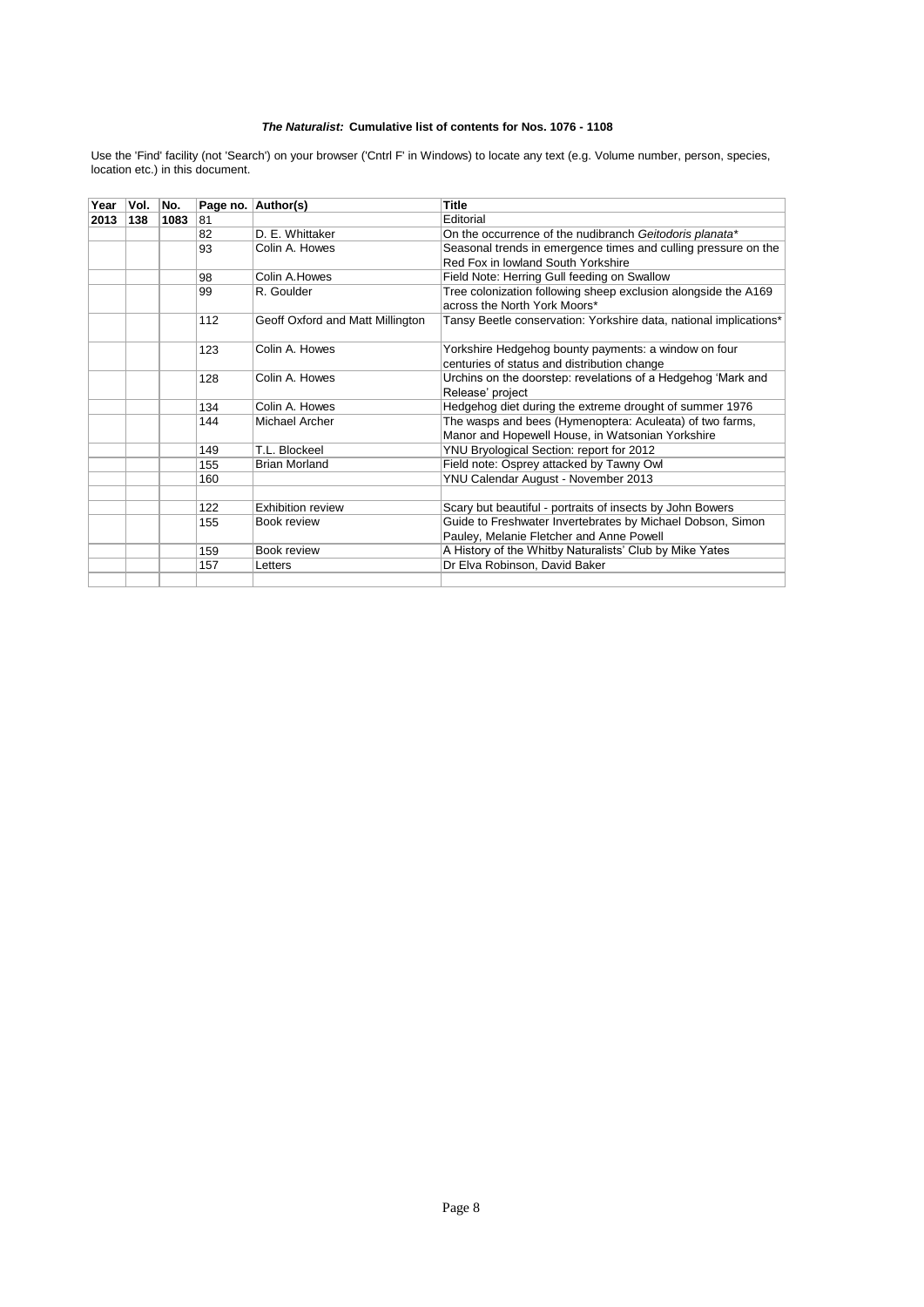| Year | Vol. | No.  |         | Page no. Author(s)                                        | <b>Title</b>                                                                                                           |
|------|------|------|---------|-----------------------------------------------------------|------------------------------------------------------------------------------------------------------------------------|
| 2013 | 138  | 1084 | 160-161 | <b>Terry Whitaker</b>                                     | President of the YNU 2013-2014 - an informal biography                                                                 |
|      |      |      | 163-179 | Kevin Sunderland                                          | River Aire Fish Populations 2012                                                                                       |
|      |      |      | 180-187 | W. A. Ely                                                 | Yorkshire Ichneumons: Part 1                                                                                           |
|      |      |      | 188-191 | M.A. Archer                                               | Gains and losses of the Andrena and Panurgus mining bees<br>(Hym., Andrenidae) in Watsonian Yorkshire*                 |
|      |      |      | 191     |                                                           | Erratum: Tree colonisation following sheep exclusion alongside<br>the A169 across the North York Moors                 |
|      |      |      | 192-202 | R. Baker, C. Bradley and P.J. Mill                        | Robert Wynne Owen (1924-1985) and his parasitological<br>collections at Leeds: 1. Microscope slides and fish parasites |
|      |      |      | 203-206 | G.T.D. Wilmore                                            | A provisional vascular plant red data list for VC63 (S.W.<br>Yorkshire)                                                |
|      |      |      | 206     | Chris and Helen Pellant                                   | Field Note: Guinea Pig in the North York Moors                                                                         |
|      |      |      | 207     | David Lindley, Terry Crawford and<br><b>Adrian Norris</b> | Field Note: A new colony of Heath Snail Helicella itala                                                                |
|      |      |      | 208-209 | A. A. Wardhaugh                                           | The millipede Chordeuma proximum in Yorkshire: a new county<br>record                                                  |
|      |      |      | 209-212 | <b>Tom Clinton</b>                                        | Cross Hills Naturalists' Society                                                                                       |
|      |      |      | 212-218 | Melanie Smith and Margaret<br>Moseley                     | Ox Close Wood and the East Keswick Wildlife Trust                                                                      |
|      |      |      | 219     | Ian McDonald                                              | Letters to the Editors: Scientific names                                                                               |
|      |      |      | 220     | Pip Seccombe                                              | Book Review: All things wild and wonderful                                                                             |
|      |      |      | 221-239 | Albert Henderson and Adrian<br>Norris                     | Yorkshire Naturalists' Union Excursions in 2013                                                                        |
|      |      |      | 239     | <b>YNU Notice: Recent Deaths</b>                          | Helen Jackson, Les Magee, Douglas Richardson, Derek Yalden.                                                            |
|      |      |      | 240     |                                                           | Calendar 2014                                                                                                          |
|      |      |      |         |                                                           |                                                                                                                        |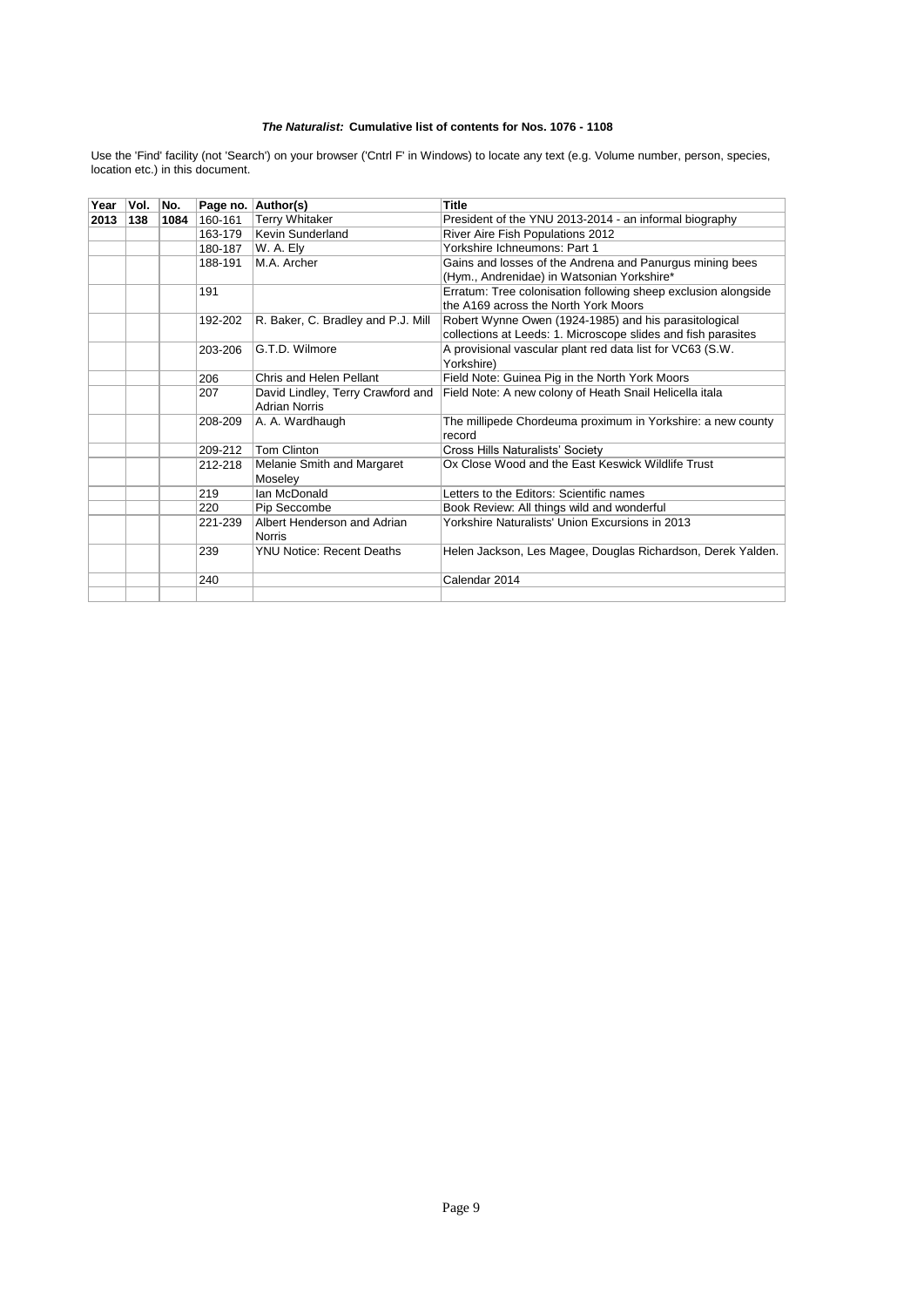| Year | Vol. | No.  |                | Page no. Author(s)                                  | <b>Title</b>                                                       |
|------|------|------|----------------|-----------------------------------------------------|--------------------------------------------------------------------|
| 2014 | 139  | 1085 |                |                                                     | Editorial                                                          |
|      |      |      | $\overline{2}$ | J.A.Newbould                                        | What can natural history societies achieve? YNU Presidential       |
|      |      |      |                |                                                     | Address                                                            |
|      |      |      | 14             | Andrew Grayson                                      | Additions and corrections to the Yorkshire Diptera list (part 5)   |
|      |      |      | 23             | Michael Pearson                                     | Woodland in the Yorkshire Dales: A Case Study                      |
|      |      |      | 31             | G.T.D. Wilmore                                      | A provisional vascular plant red data list for VC63 (S.W.          |
|      |      |      |                |                                                     | Yorkshire): Field recording guidelines and field excursions - 2014 |
|      |      |      | 35             | Mark R. D. Seaward                                  | The lichens of Lawnswood Cemetery, north Leeds                     |
|      |      |      | 38             | John Newbould, Adrian Norris and<br><b>Bill Ely</b> | Recording in VC65 July 2013                                        |
|      |      |      | 46             | Terry Whitaker and John                             | Yorkshire Juniper scrub Juniperus communis ssp. communis - a       |
|      |      |      |                | Newbould                                            | re-appraisal in the face of a new threat*                          |
|      |      |      | 57             | John Newbould and Tom                               | Plant galls in Swaledale                                           |
|      |      |      |                | Higginbottom                                        |                                                                    |
|      |      |      | 59             | David Farl                                          | Progress with the study of Rubus fuscus and the Rubus              |
|      |      |      |                |                                                     | fruticosus aggregate in Swaledale and neighbouring districts       |
|      |      |      | 61             | <b>Adrian Norris</b>                                | A Review of the Molluscs collected on field trips to VC65          |
|      |      |      |                |                                                     | between 2009 and 2013                                              |
|      |      |      | 63             | John Newbould, Adrian Norris and                    | Hudswell Wood, Richmond, North Yorkshire                           |
|      |      |      |                | Seb Mankelow                                        |                                                                    |
|      |      |      | 68             | Colin A. Howes                                      | Helen Kirk BFM                                                     |
|      |      |      | 70             | Obituary                                            | Douglas Turnbull Richardson                                        |
|      |      |      | 72             | Albert Henderson and Adrian                         | <b>YNU Excursions 2014</b>                                         |
|      |      |      |                | <b>Norris</b>                                       |                                                                    |
|      |      |      | 80             |                                                     | YNU Calendar 2014                                                  |
|      |      |      |                |                                                     |                                                                    |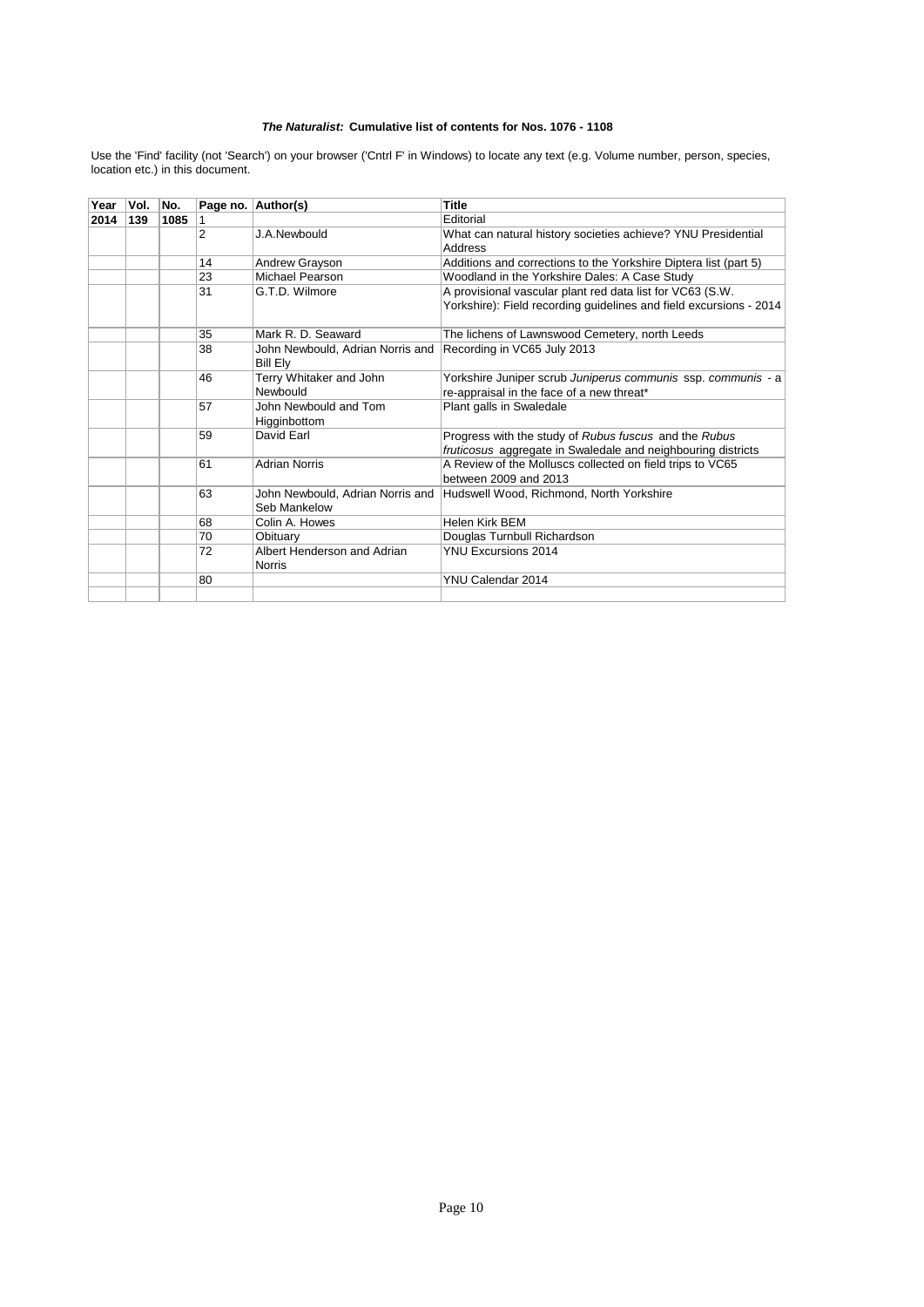| Year | Vol. | No.  |     | Page no. Author(s)                 | <b>Title</b>                                                        |
|------|------|------|-----|------------------------------------|---------------------------------------------------------------------|
| 2014 | 139  | 1086 | 81  |                                    | YNU Notice: YNU Annual General Meeting                              |
|      |      |      | 82  | Colin A. Howes                     | Historical records of some mammals of the Whitby district and       |
|      |      |      |     |                                    | adjacent areas of Cleveland and the North York Moors                |
|      |      |      | 102 | Dean R. Lomax                      | Discovering the palaeontology of the Whitby coast                   |
|      |      |      | 104 | R. A. Baker, C. R. Fletcher and P. | Robert Wynne Owen (1924-1985) and his parasitological               |
|      |      |      |     | J. Mill                            | collections at Leeds: 2. Parasites of amphibians, reptiles, birds   |
|      |      |      |     |                                    | and mammals with particular reference to Yorkshire                  |
|      |      |      | 108 | <b>Roy Crossley</b>                | Notes on the distribution and habitat associations of dolichopodid  |
|      |      |      |     |                                    | flies in Yorkshire                                                  |
|      |      |      | 112 | Terence M. Whitaker                | Mapping changes in the distribution of the Dark Green Fritillary in |
|      |      |      |     |                                    | VC64 between 2000 and 2010                                          |
|      |      |      | 118 | W.A.Ely                            | Yorkshire Ichneumons: Part 2                                        |
|      |      |      | 123 | M. E. Archer                       | State of aculeate Hymenoptera in Watsonian Yorkshire: species       |
|      |      |      |     |                                    | gains and losses                                                    |
|      |      |      | 128 |                                    | Obituary: Helen Margaret Jackson                                    |
|      |      |      | 129 | R. Goulder                         | Aquatic plants in the Pocklington Canal: a decade of change         |
|      |      |      | 140 | <b>Richard Wilson</b>              | Notable spiders recorded in Yorkshire in 2013                       |
|      |      |      | 143 | R. B. Williams                     | The social history of ornithology: inscriptions in copies of Robert |
|      |      |      |     |                                    | Dunn's 1837 Ornithologist's Guide*                                  |
|      |      |      | 160 |                                    | YNU Calendar 2014                                                   |
|      |      |      |     |                                    |                                                                     |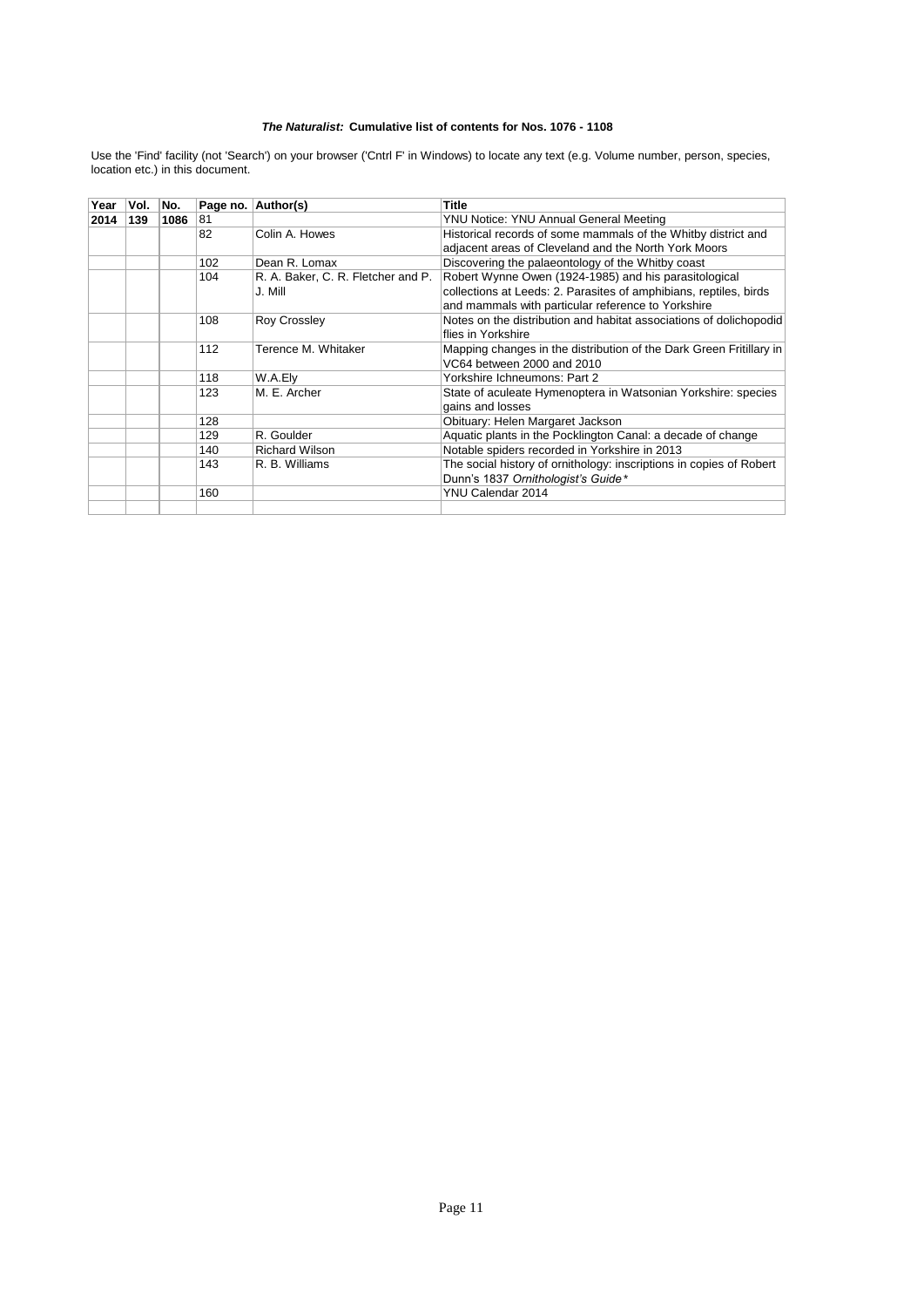| Year | Vol. | No.  |     | Page no. Author(s)             | Title                                                             |
|------|------|------|-----|--------------------------------|-------------------------------------------------------------------|
| 2014 | 139  | 1087 | 161 |                                | Dr Geoff Oxford FLS, President of the Union 2014-15               |
|      |      |      | 163 | Linda Chapman                  | Wild Tulip in Yorkshire and Sweden                                |
|      |      |      | 165 | Graham Featherstone            | Mothing in the Esk Valley                                         |
|      |      |      | 167 | Barry Nattress, Mike Smith and | Some records of tardigrades in Yorkshire                          |
|      |      |      |     | John Ramsbottom                |                                                                   |
|      |      |      | 172 | Roy Crossley                   | The dolichopodid flies of North Cave Wetlands, a former sand      |
|      |      |      |     |                                | and gravel quarry                                                 |
|      |      |      | 179 | Roy Crossley                   | Field Note: Intra-specific killing in Great Black-backed Gull     |
|      |      |      | 180 | Nick Morgan                    | One day in June - a snapshot of decline*                          |
|      |      |      | 182 | John R. Mather                 | Early notes from Spurn Bird Observatory                           |
|      |      |      | 185 | R. Goulder                     | Colonization of sand and gravel quarry ponds by aquatic plants:   |
|      |      |      |     |                                | the example of North Cave Wetlands 2001-2013                      |
|      |      |      | 197 | Neil Humphries, Jeff Lunn and  | Establishment of Meadow Foxtail-Great Burnet meadows (MG4)        |
|      |      |      |     | Paul Benyon                    | on former pasture land at South Grange Farm, in the East Riding   |
|      |      |      |     |                                | of Yorkshire                                                      |
|      |      |      | 210 | Peter Larner                   | Leeds Naturalists' Club 1870 - 2014                               |
|      |      |      | 217 | Obituary                       | John Wint 1946-2014                                               |
|      |      |      | 218 | Obituary                       | Leslie Magee B.A., C.Eng., M.I.Mech.E., M.I.E.T. 1918-2013        |
|      |      |      | 220 | Ray Goulder                    | Field Note: Positive news of Floating Water-plantain in the       |
|      |      |      |     |                                | Calder & Hebble Navigation                                        |
|      |      |      | 220 | <b>Heather Walker</b>          | Field Note: Rough Niger - a first record for the North of England |
|      |      |      | 221 | Albert Henderson and Adrian    | Yorkshire Naturalists' Union Excursions in 2014                   |
|      |      |      |     | <b>Norris</b>                  |                                                                   |
|      |      |      | 240 |                                | YNU Calendar 2015                                                 |
|      |      |      |     |                                |                                                                   |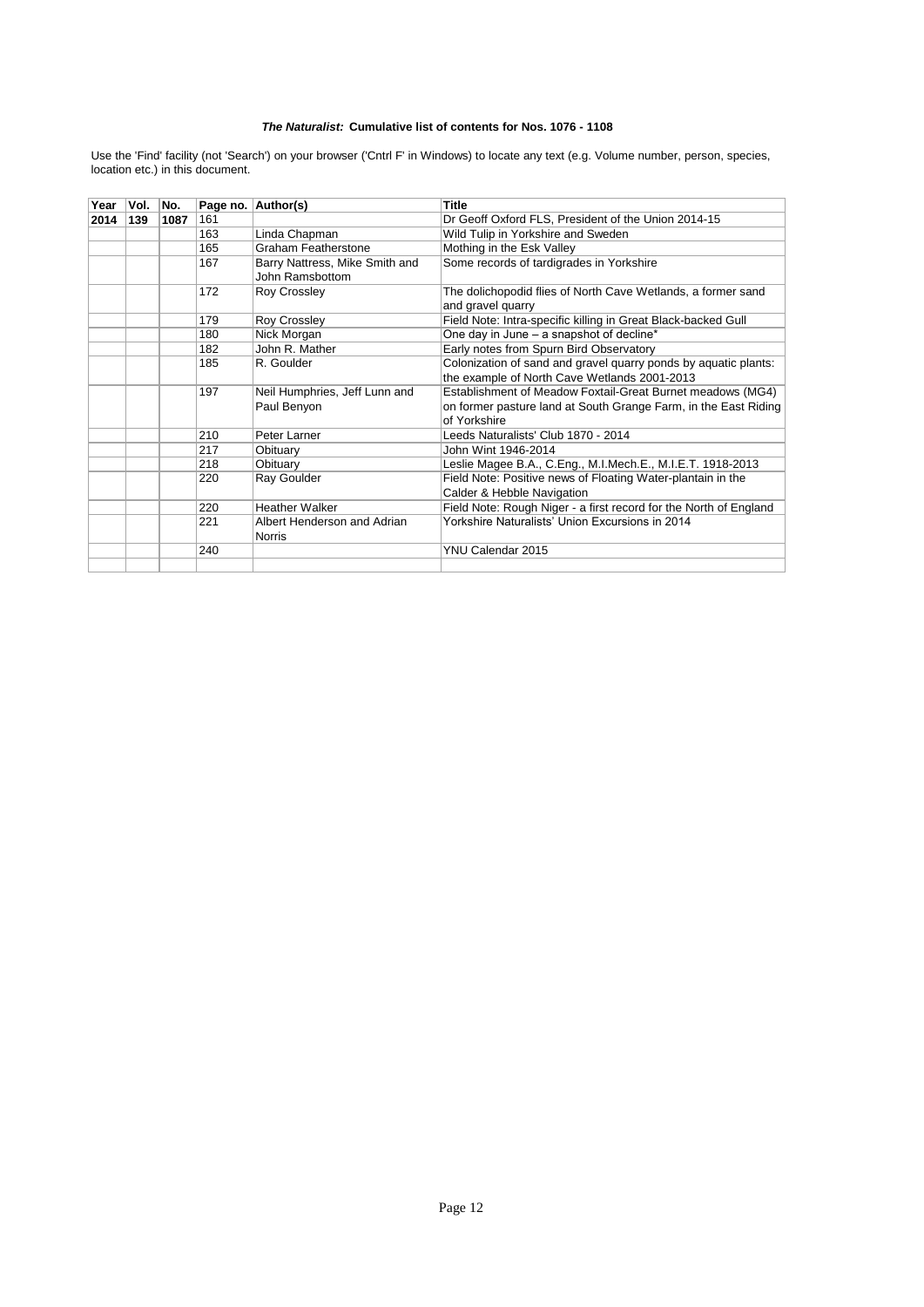| Year | Vol. | No.  |    | Page no. Author(s)   | <b>Title</b>                                                      |
|------|------|------|----|----------------------|-------------------------------------------------------------------|
| 2015 | 140  | 1088 |    |                      | Note on scientific names                                          |
|      |      |      |    | Colin A. Howes       | Whitby whales: a review of whales, dolphins and porpoises of the  |
|      |      |      |    |                      | Cleveland and North Yorkshire Coast Part 1: Historical            |
|      |      |      |    |                      | Background                                                        |
|      |      |      | 7  | Gordon Haycock       | Great Crested Newt translocation for conservation purposes in     |
|      |      |      |    |                      | Ilkley, West Yorkshire                                            |
|      |      |      | 13 | Dean R. Lomax        | A hidden ichthyosaur reveals its secrets: a 7 years' pursuit      |
|      |      |      | 14 | Derek Parkinson      | Studying the Hymenopterous parasitoids of Lepidoptera in          |
|      |      |      |    |                      | Yorkshire                                                         |
|      |      |      | 21 | W.A.Ely              | Yorkshire Ichneumons: Part 3                                      |
|      |      |      | 33 | P. Geoff Moore       | Michael Clegg DSc (Hon.), FMA, MBOU (1933-1995): a                |
|      |      |      |    |                      | biography and bibliography                                        |
|      |      |      | 41 | <b>Brian Goodwin</b> | John William Taylor and the founding of the Leeds Naturalists'    |
|      |      |      |    |                      | Field Club                                                        |
|      |      |      | 44 | Michael Pearson      | A flora of Aberford                                               |
|      |      |      | 48 | C.A. Howes           | The Green-flowered Helleborine at Cusworth Park, Doncaster        |
|      |      |      | 57 | T.L. Blockeel        | $(VCG3)*$                                                         |
|      |      |      |    |                      | YNU Bryological Section: Report for 2013                          |
|      |      |      | 64 | Andy D. Nunn         | Searching for leafmining moths and bagworms in East Yorkshire     |
|      |      |      | 68 | Obituary             | Dorothy Margaret Bramley 1921 - 2015                              |
|      |      |      | 71 | Book review          | Yorkshire Hawkweeds by Vincent Jones                              |
|      |      |      | 72 | Book review          | Britain's Habitats: A guide to the wildlife habitats of Britain & |
|      |      |      |    |                      | Ireland by Sophie Lake, Durwyn Liley, Robert Still & Andy Swash   |
|      |      |      | 73 |                      | <b>Excursion Circulars 2015</b>                                   |
|      |      |      | 80 |                      | YNU Calendar 2015                                                 |
|      |      |      |    |                      |                                                                   |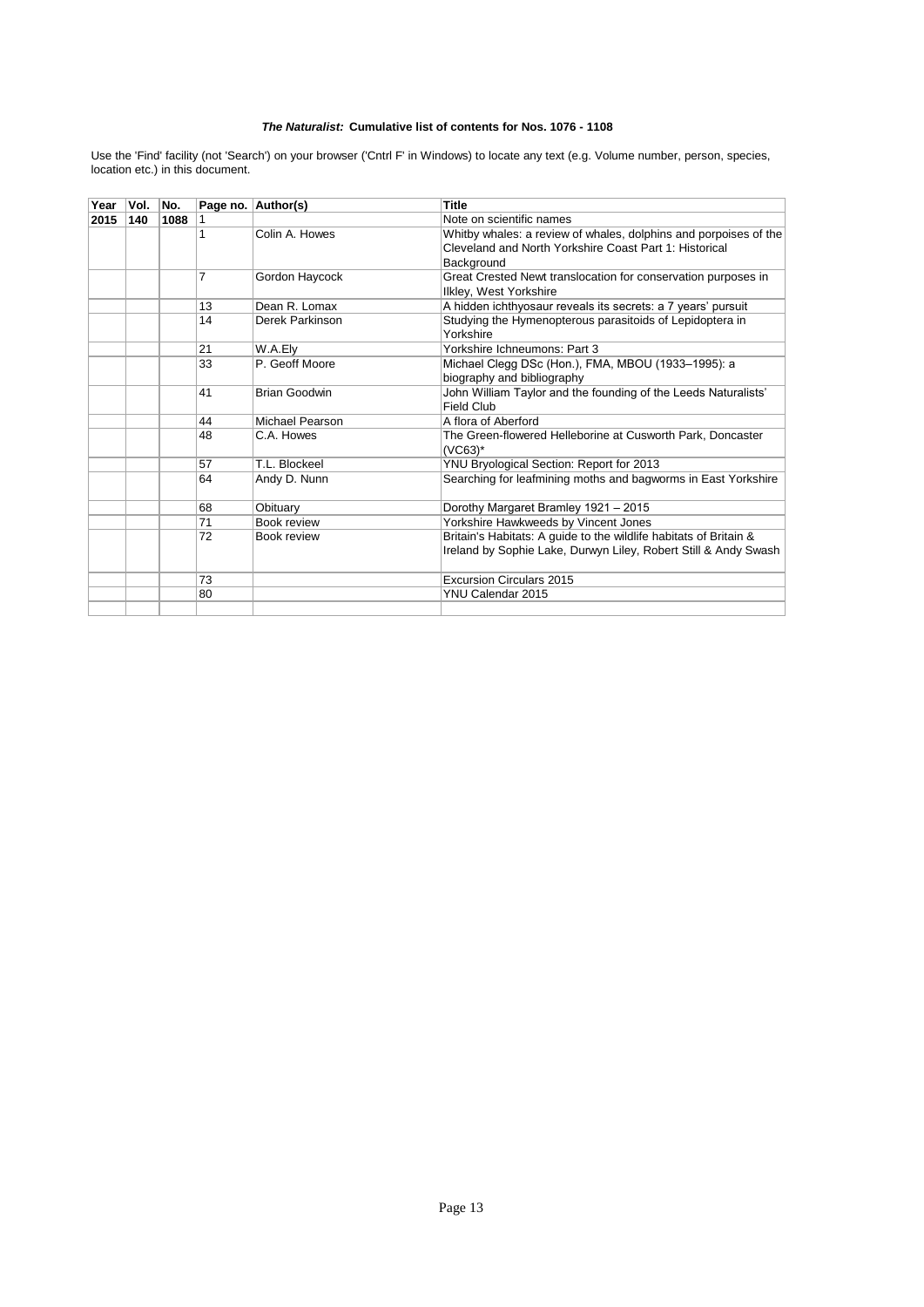| Year | Vol. | No.  |     | Page no. Author(s)              | Title                                                                                              |
|------|------|------|-----|---------------------------------|----------------------------------------------------------------------------------------------------|
| 2015 | 140  | 1089 | 81  | Terry M. Whitaker               | From Yorkshire to China via Borneo: a biological excursion                                         |
|      |      |      |     |                                 | through tropical moth ecology (YNU Presidential Address)                                           |
|      |      |      | 96  |                                 | Peter J. Mayhew, Susan E. Firth Nine years of change in the flora of Ellerburn Bank, a limestone   |
|      |      |      |     | and Paul R. Waites              | grassland in the North York Moors*                                                                 |
|      |      |      | 112 |                                 | David R. R. Smith and Heather A. Local effects of climate change – has the date of first emergence |
|      |      |      |     | R. Smith                        | changed in several species of Lepidoptera in Yorkshire during                                      |
|      |      |      |     |                                 | the period 1995 to 2014? *                                                                         |
|      |      |      | 119 | Paula Lightfoot                 | A question of ecology – answers from biological recording                                          |
|      |      |      | 121 | S. Flint and P.W.H. Flint       | An investigation of the caddisfly (Insecta: Trichoptera) fauna of                                  |
|      |      |      |     |                                 | the Malham Tarn NNR; with special reference to the Malham                                          |
|      |      |      |     |                                 | Sedge Agrypnetes crassicornis                                                                      |
|      |      |      | 128 | <b>Roy Crossley</b>             | Notes on the dolichopodid flies of two contrasting Yorkshire bogs                                  |
|      |      |      | 132 | Colin Howes                     | Geological and land use influences on Badger sett densities                                        |
|      |      |      |     |                                 | across South Yorkshire                                                                             |
|      |      |      | 134 | R. Goulder                      | Increase in bog-mosses Sphagnum and other changes in the                                           |
|      |      |      |     |                                 | vegetation of Ringinglow Bog (Southern Pennines) since the                                         |
|      |      |      |     |                                 | 1940s                                                                                              |
|      |      |      | 145 | Andrew Grayson                  | Additions and corrections to the Yorkshire Diptera list (part 6)                                   |
|      |      |      | 152 | Colin Wall                      | YNU VC63 Field Excursion to Thorpe Marsh 14th June 2014                                            |
|      |      |      |     |                                 | <b>Bryology Report</b>                                                                             |
|      |      |      | 153 | Phyl Abbott, Richard Middleton, | Botanical Report for 2014                                                                          |
|      |      |      |     | Gill Smith & Linda Robinson     |                                                                                                    |
|      |      |      | 159 | <b>Book Review</b>              | Butterflies of Lesbos and Dragonflies of Lesbos, ebooks by John                                    |
|      |      |      |     |                                 | Bowers.                                                                                            |
|      |      |      | 160 |                                 | YNU Calendar 2015                                                                                  |
|      |      |      |     |                                 |                                                                                                    |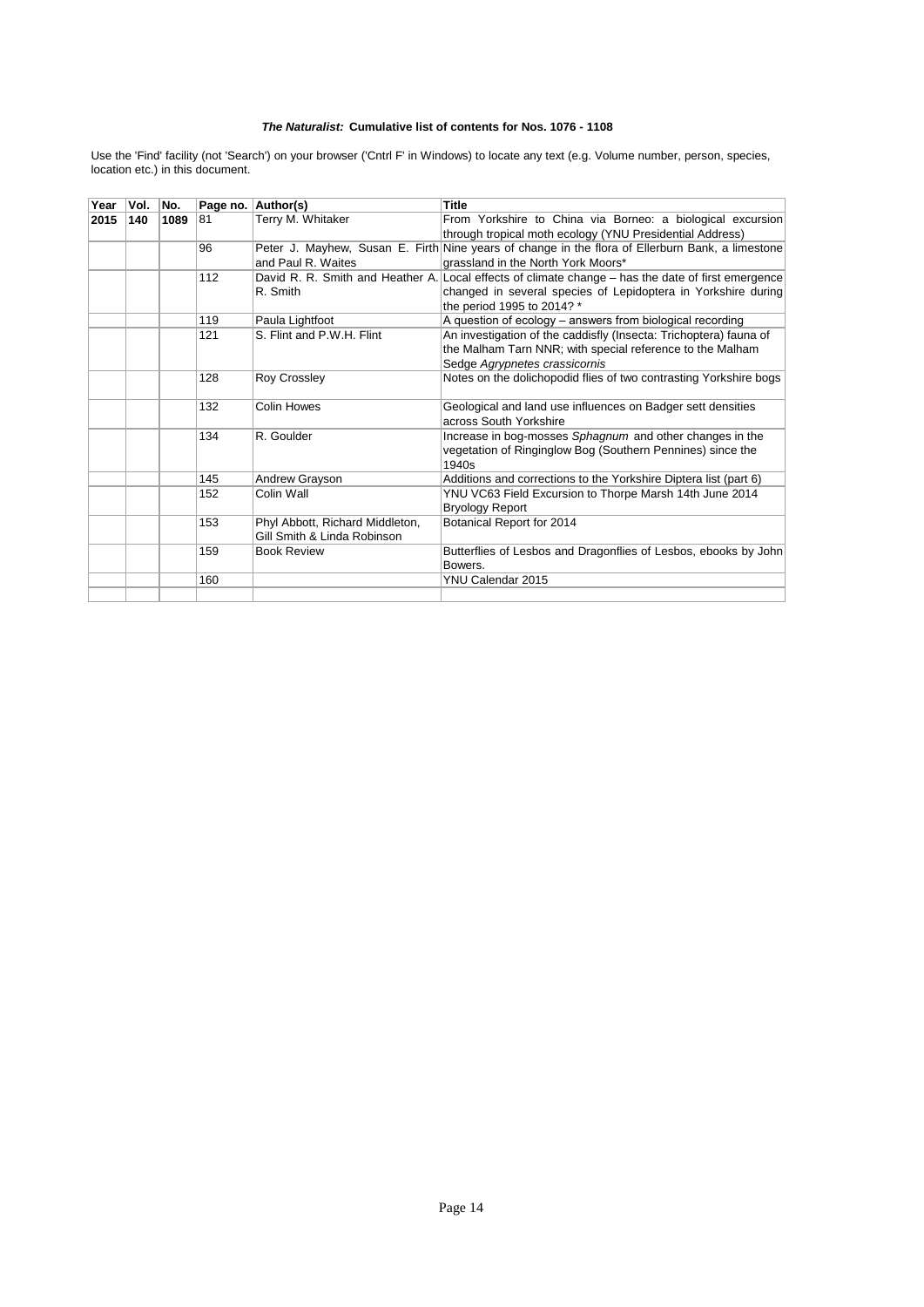| Year | Vol. | No.  |     | Page no. Author(s)                         | Title                                                                                                        |
|------|------|------|-----|--------------------------------------------|--------------------------------------------------------------------------------------------------------------|
| 2015 | 140  | 1090 | 161 |                                            | Editorial                                                                                                    |
|      |      |      | 163 |                                            | Simon Warwick, President of the Union 2015-16                                                                |
|      |      |      | 165 | R. Goulder                                 | Aquatic plants in the Calder & Hebble Navigation: distribution<br>and conservation value                     |
|      |      |      | 177 | Colin A. Howes MBE and Albert<br>Henderson | The labours of a pair of Coot in a floating world: the maintenance<br>of a nest site on a rising water table |
|      |      |      | 181 | W.A.Ely                                    | Yorkshire Ichneumons: Part 4                                                                                 |
|      |      |      | 187 | Simon Pickles and Matt Millington          | Inclusion of biological records and related information in local<br>decision making                          |
|      |      |      | 189 | R.A.Baker and S.Gill                       | A peep at the past - microscopes, men and societies in two<br>Yorkshire towns from 1850 to 1910*             |
|      |      |      | 201 | Roy Crossley                               | Hydromyza livens (Diptera: Scathophagidae) in Yorkshire                                                      |
|      |      |      | 202 | M. Jill Lucas                              | The Stanley misericords: a representation of evolution                                                       |
|      |      |      | 208 | T.L. Blockeel                              | YNU Bryological section: report for 2014                                                                     |
|      |      |      | 214 | Michael Archer                             | Recorder's report for the Aculeate Hymenoptera for 2013, 2014<br>and 2015                                    |
|      |      |      | 216 | Obituary                                   | David Jack Lindley 12 January 1958 - 7 July 2015                                                             |
|      |      |      | 218 | Obituary                                   | Mick Carroll 26 August 1947 - 21 October 2015                                                                |
|      |      |      | 221 | A. Henderson and A. Norris                 | Yorkshire Naturalists' Union Excursions in 2015                                                              |
|      |      |      | 238 | P.Lightfoot                                | Honorary Membership of the National Biodiversity Network Trust                                               |
|      |      |      |     |                                            | awarded to Yorkshire Naturalists' Union member Bill Ely                                                      |
|      |      |      | 239 |                                            | YNU Calendar 2016                                                                                            |
|      |      |      |     |                                            |                                                                                                              |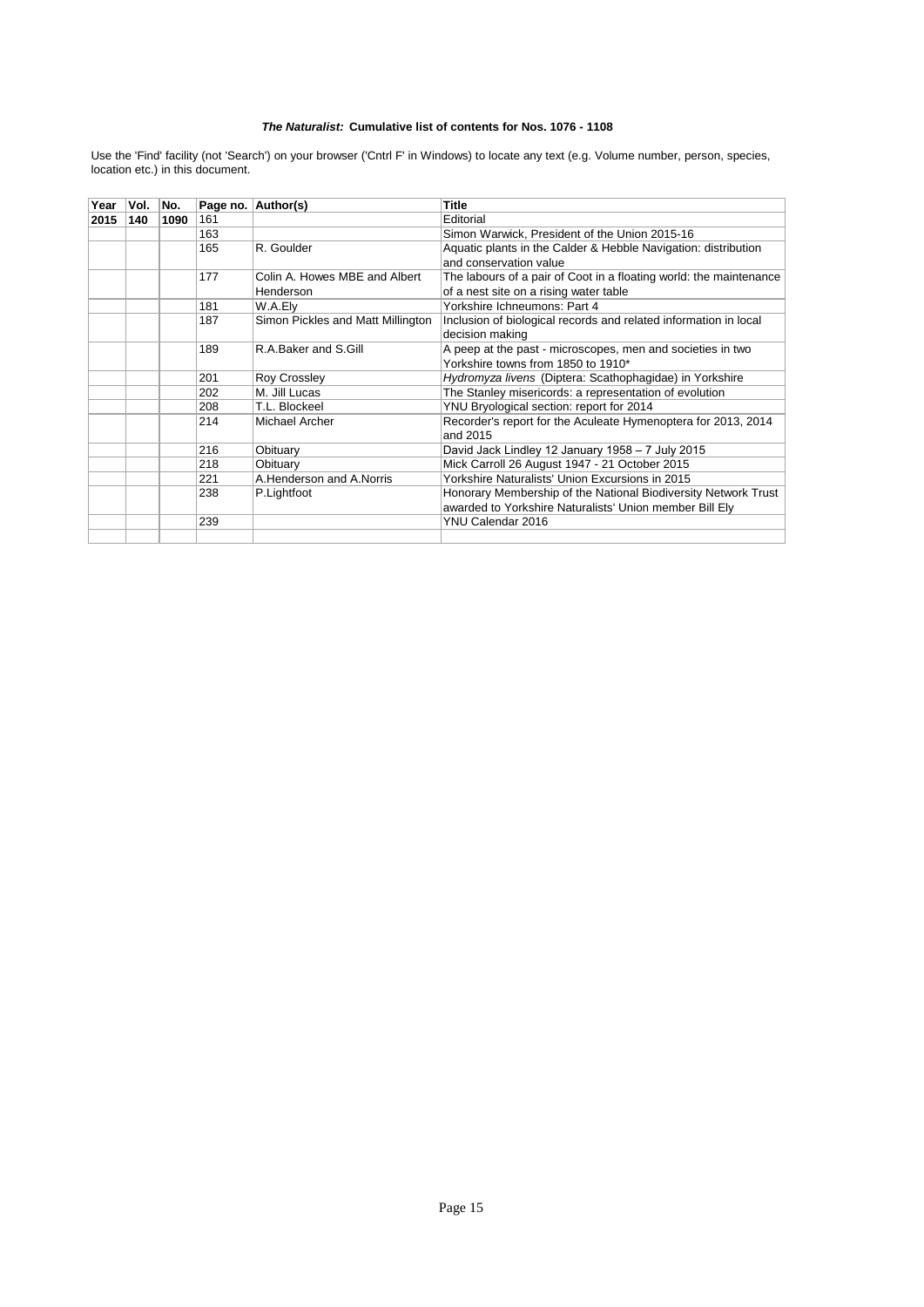| Year | Vol. | No.  |                | Page no. Author(s) | <b>Title</b>                                                     |
|------|------|------|----------------|--------------------|------------------------------------------------------------------|
| 2016 | 141  | 1091 | 1              |                    | Editorial                                                        |
|      |      |      | $\overline{2}$ | Geoff S. Oxford    | A roll of the dice: the unnatural history of large house spiders |
|      |      |      |                |                    | (Tegenaria: Agelenidae) in the British Isles* The Presidential   |
|      |      |      |                |                    | Address delivered following the Annual General Meeting on 14th   |
|      |      |      |                |                    | November 2015.                                                   |
|      |      |      | 14             | Barry Warrington   | Field Note: Nacreous clouds visible from northern England        |
|      |      |      | 15             | Geoffrey Wilmore   | The BSBI Atlas 2020 Project in VC63 (S.W. Yorkshire): A          |
|      |      |      |                |                    | progress report                                                  |
|      |      |      | 20             | Roy Crossley       | Notes on the Diptera of a Yorkshire lowland heath                |
|      |      |      | 24             | John Coldwell      | Calamoncosis apistylina (Diptera: Chloropidae) and other         |
|      |      |      |                |                    | interesting flies collected at Scout Dike, South Yorkshire       |
|      |      |      | 27             | David J. Lindley   | Notes on Vertigo alpestris and Vertigo pusilla in Watsonian      |
|      |      |      |                |                    | Yorkshire*                                                       |
|      |      |      | 39             | Michael Archer     | Are gardens good for mining bees?                                |
|      |      |      | 41             | Nicky Dobson       | Capturing Our Coast and the importance of the Yorkshire coast    |
|      |      |      | 43             | Colin A. Howes     | Review of the Tunny or North Atlantic Bluefin Tuna in Yorkshire  |
|      |      |      |                |                    | waters: history and trends                                       |
|      |      |      | 58             | Geoff Oxford       | An unusual tansy Tanacetum vulgare plant at Newton-on-Ouse,      |
|      |      |      |                |                    | North Yorkshire*                                                 |
|      |      |      | 61             | Peter Riley        | The Washburn Valley and its birds                                |
|      |      |      | 65             | Peter Drury        | The end of the Hull Valley Wildlife Group                        |
|      |      |      | 66             | Book review        | Minibeast Magic - How to catch invertebrates with tricks and     |
|      |      |      |                |                    | treats by Roma Oxford                                            |
|      |      |      | 67             | Obituary           | John Cudworth 1927 to 2016                                       |
|      |      |      | 69             | Book review        | Field Guide to the Bees of Great Britain and Ireland by Steven   |
|      |      |      |                |                    | Falk with illustrations by Richard Lewington                     |
|      |      |      | 70             |                    | <b>Excursion Circulars 2016</b>                                  |
|      |      |      | 80             |                    | YNU Calendar 2016                                                |
|      |      |      | 42             | Errata             | The Naturalist 1090: Plate VI centre pages & p203, para. 4       |
|      |      |      |                |                    |                                                                  |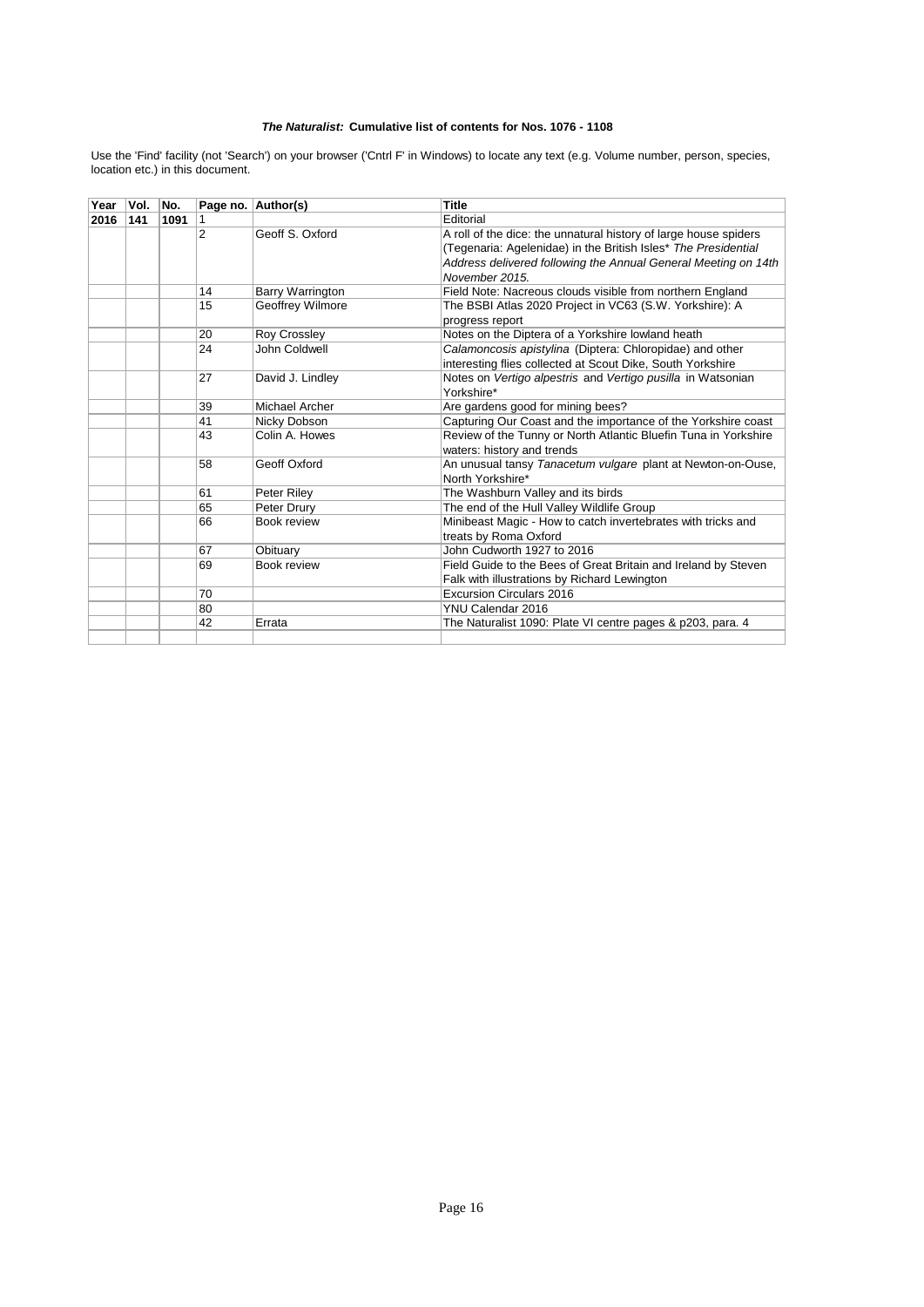| Year | Vol. | No.  |     | Page no. Author(s)                                    | <b>Title</b>                                                                                                                                      |
|------|------|------|-----|-------------------------------------------------------|---------------------------------------------------------------------------------------------------------------------------------------------------|
| 2016 | 141  | 1092 | 81  | I. McDonald                                           | The shrinking violet Viola stagnina in the Thorne area of                                                                                         |
|      |      |      |     |                                                       | Yorkshire                                                                                                                                         |
|      |      |      | 87  | Geoff S. Oxford, Roma H. Oxford                       | The Bloody-nosed Beetle Timarcha tenebricosa in North                                                                                             |
|      |      |      |     | and Simon Warwick                                     | Yorkshire: distribution and estimates of population size*                                                                                         |
|      |      |      | 96  | John Perry                                            | Note on ship-based sightings of Cetaceans off the Yorkshire<br>coast                                                                              |
|      |      |      | 99  | Roy Crossley                                          | The genus Campsicnemus in Yorkshire                                                                                                               |
|      |      |      | 101 | Andy D. Nunn and Barry                                | More dots on the map: further records of leafmining moths in                                                                                      |
|      |      |      |     | Warrington                                            | East Yorkshire                                                                                                                                    |
|      |      |      | 104 | W.A.Elv                                               | Yorkshire Ichneumons: Part 5                                                                                                                      |
|      |      |      | 120 | <b>Barry Warrington</b>                               | Field Note: Vagrant Emperor in Hessle                                                                                                             |
|      |      |      | 121 | Graeme T. Swindles, Andrew                            | The phenomenon of urban peat formation*                                                                                                           |
|      |      |      |     | Jones and Garry Rushworth                             |                                                                                                                                                   |
|      |      |      | 127 | A.A. Wardhaugh                                        | Woodlands of the Ormesby to Wilton areas, N.E. Yorkshire:                                                                                         |
|      |      |      |     |                                                       | some observations on their terrestrial molluscs and flora*                                                                                        |
|      |      |      | 134 | Alice Farr                                            | Fundraising campaign to create new pollinator-friendly habitat in<br>York                                                                         |
|      |      |      | 137 | R. A. Baker                                           | The formation and early years of organized natural history in<br>Hebden Bridge, Yorkshire, and the influence of William Nowell<br>$(1880 - 1968)$ |
|      |      |      | 144 | Anthony Raw                                           | John Frank Raw, naturalist, and his significance today                                                                                            |
|      |      |      | 150 | Paula Lightfoot, Andy Millard and<br>Barry Warrington | YNU Membership Survey - results and next steps                                                                                                    |
|      |      |      | 160 |                                                       | YNU Calendar 2016                                                                                                                                 |
|      |      |      |     |                                                       |                                                                                                                                                   |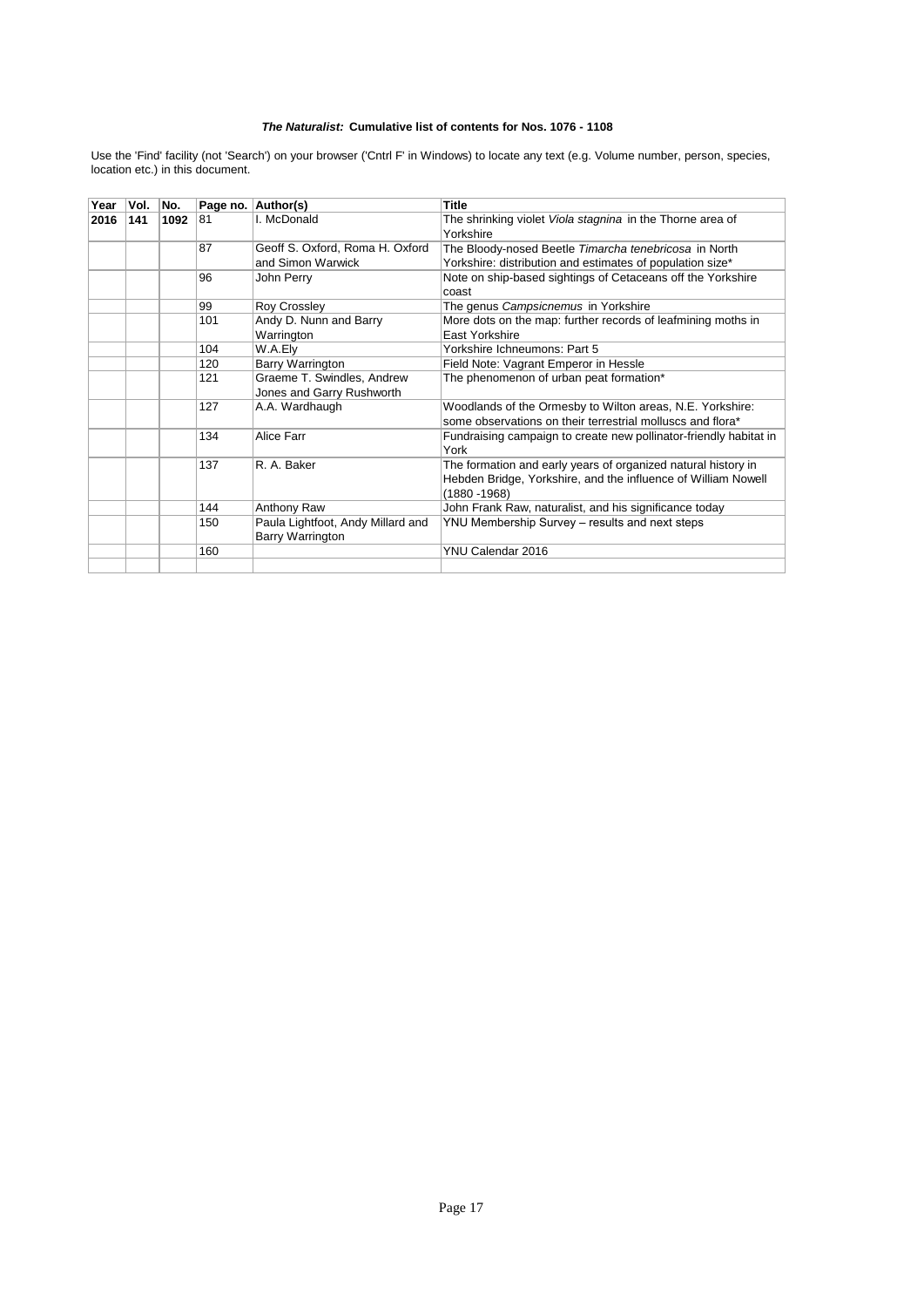| Year | Vol. | No.  |     | Page no. Author(s)           | <b>Title</b>                                                                                                                                   |
|------|------|------|-----|------------------------------|------------------------------------------------------------------------------------------------------------------------------------------------|
| 2016 | 141  | 1093 | 161 |                              | Sarah White, President of the Union 2016-17                                                                                                    |
|      |      |      | 163 | Sharon Flint and Peter Flint | Moth trapping for 'river flies'                                                                                                                |
|      |      |      | 166 | Phyl Abbott                  | Field note: Mixed fortunes for broomrapes                                                                                                      |
|      |      |      | 167 | David R. R. Smith            | A bilateral gynandromorph Orange-tip Anthocharis cardamines:<br>Some observations*                                                             |
|      |      |      | 169 | R.Goulder                    | Freshwater plants and SSSI canals in the East Midlands and<br>North of England 1: Leeds & Liverpool Canal and Huddersfield<br>Narrow Canal     |
|      |      |      | 185 | Michael Pearson              | Drystone walls and the ecology of snails: some preliminary<br>findings*                                                                        |
|      |      |      | 192 | Derek Parkinson              | A key to the parasitoids of Coleophora serratella (Linnaeus,<br>1761) – a work in progress!                                                    |
|      |      |      | 196 | P.W.H. Flint & S. Flint      | Recent observations on Agrypnetes crassicornis (Trichoptera:<br>Phryganeidae) the Malham Sedge, Yorkshire's critically<br>endangered caddisfly |
|      |      |      | 197 | <b>Richard Shillaker</b>     | Carrion Crows with white/grey feather markings                                                                                                 |
|      |      |      | 200 | Pete Shaw                    | Field Note: 'Extinct' plant found near Kendal                                                                                                  |
|      |      |      | 201 | C.A. Howes                   | What's hit is history: Key Yorkshire bird specimens in the<br>collections at Whitby Museum: a tribute to Thomas Stephenson*                    |
|      |      |      | 214 | T.L. Blockeel                | YNU Bryological Section: Report for 2015                                                                                                       |
|      |      |      | 221 |                              | Yorkshire Naturalists' Union Excursions in 2016                                                                                                |
|      |      |      | 240 |                              | YNU Calendar 2017                                                                                                                              |
|      |      |      | 237 | Letter to the Editors        | David Proctor                                                                                                                                  |
|      |      |      | 238 | Response                     | Paula Lightfoot, Andy Millard & Barry Warrington                                                                                               |
|      |      |      |     |                              |                                                                                                                                                |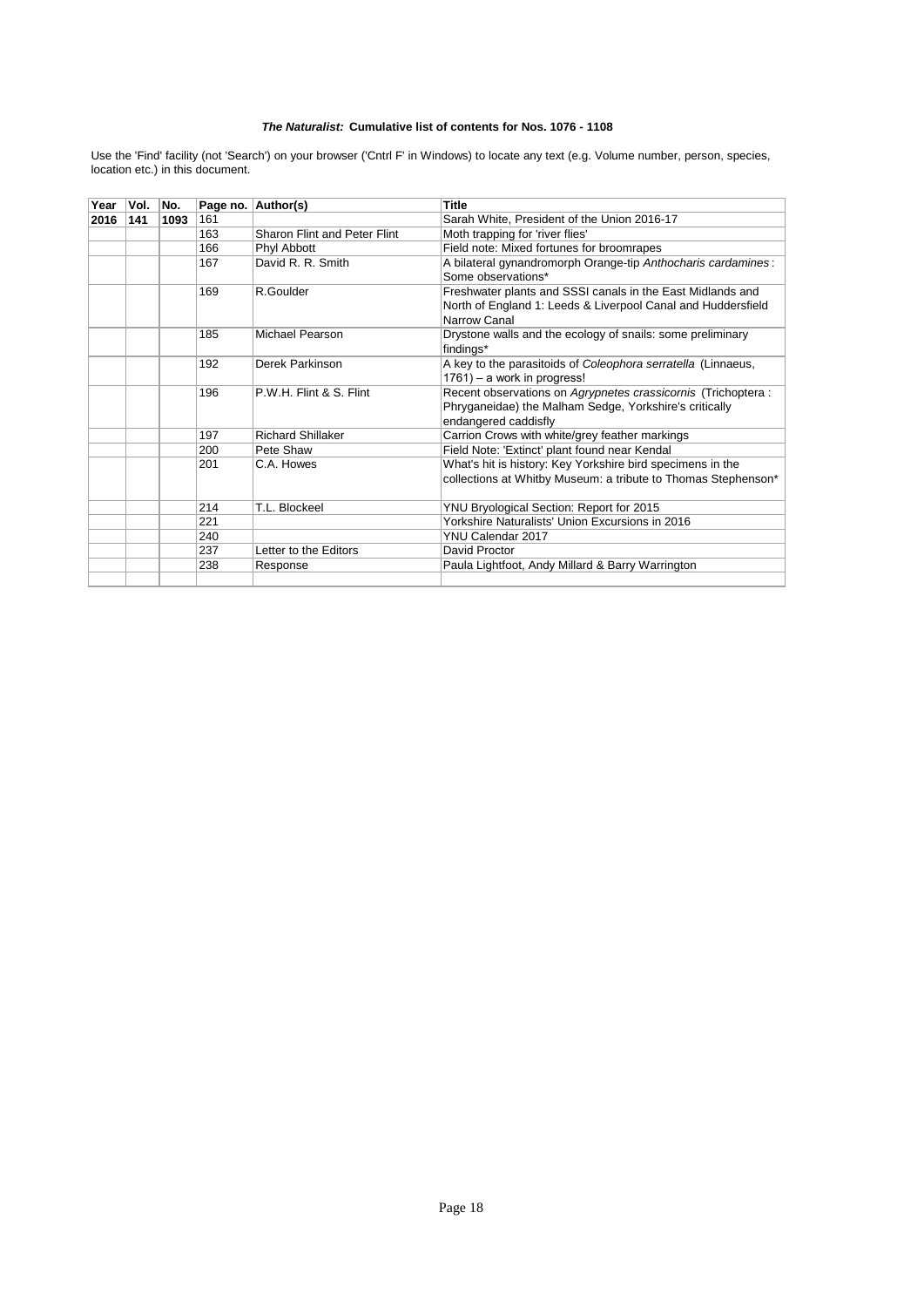| Year | Vol. | No.  |    | Page no. Author(s)                               | <b>Title</b>                                                                                                                               |
|------|------|------|----|--------------------------------------------------|--------------------------------------------------------------------------------------------------------------------------------------------|
| 2017 | 142  | 1094 |    |                                                  | H. E. Beaumont and C. H. Fletcher An exceptional influx of the Diamond-back Moth in Yorkshire in<br>the spring of 2016                     |
|      |      |      | 4  | Robert A.D. Cameron                              | Homage to Lloyd: revisiting a pioneering biogeographical paper<br>in The Naturalist *                                                      |
|      |      |      | 12 | Chris Pellant                                    | Field Note: The Lealholm proboscidean tooth                                                                                                |
|      |      |      | 15 | R. Goulder                                       | Freshwater plants and SSSI canals in the East Midlands and<br>North of England 2: Chesterfield Canal, Cromford Canal and<br>Grantham Canal |
|      |      |      | 33 | Peter Middleton and Robert A.Bell                | The bats of Rockley Tramway Tunnel*                                                                                                        |
|      |      |      | 40 | R.J. Marsh                                       | Calomicrus circumfusus (Coleoptera: Chrysomelidae) in<br>Yorkshire – a correction                                                          |
|      |      |      | 41 | Michael Archer                                   | Gains and losses of species abundances of bees of Watsonian<br>Yorkshire                                                                   |
|      |      |      | 48 | <b>Richard Shillaker</b>                         | Field Note: Drone Fly impaled on thistle                                                                                                   |
|      |      |      | 50 | Robyn Guppy, Karl Harrison,<br>Gordon B. Haycock | Species-rich neutral grassland management on roadside verges<br>in Burley-in-Wharfedale, West Yorkshire                                    |
|      |      |      | 54 | A. A. Wardhaugh                                  | The Mollusca of some ancient semi-natural woodlands in coastal<br>N.E. Yorkshire*                                                          |
|      |      |      | 60 | W.A.Ely                                          | Yorkshire Ichneumons: Part 6                                                                                                               |
|      |      |      | 69 |                                                  | <b>Excursion Circulars 2017</b>                                                                                                            |
|      |      |      | 77 | Book review                                      | Changing perceptions of nature. Ian Covery & Peter Davis (Eds)                                                                             |
|      |      |      | 78 | Book review                                      | The Ague: A history of indigenous malaria in Cumbria and the<br>North.                                                                     |
|      |      |      | 80 |                                                  | Calendar                                                                                                                                   |
|      |      |      | 60 | Erratum                                          | The Naturalist, 1092: pp127-134                                                                                                            |
|      |      |      |    |                                                  |                                                                                                                                            |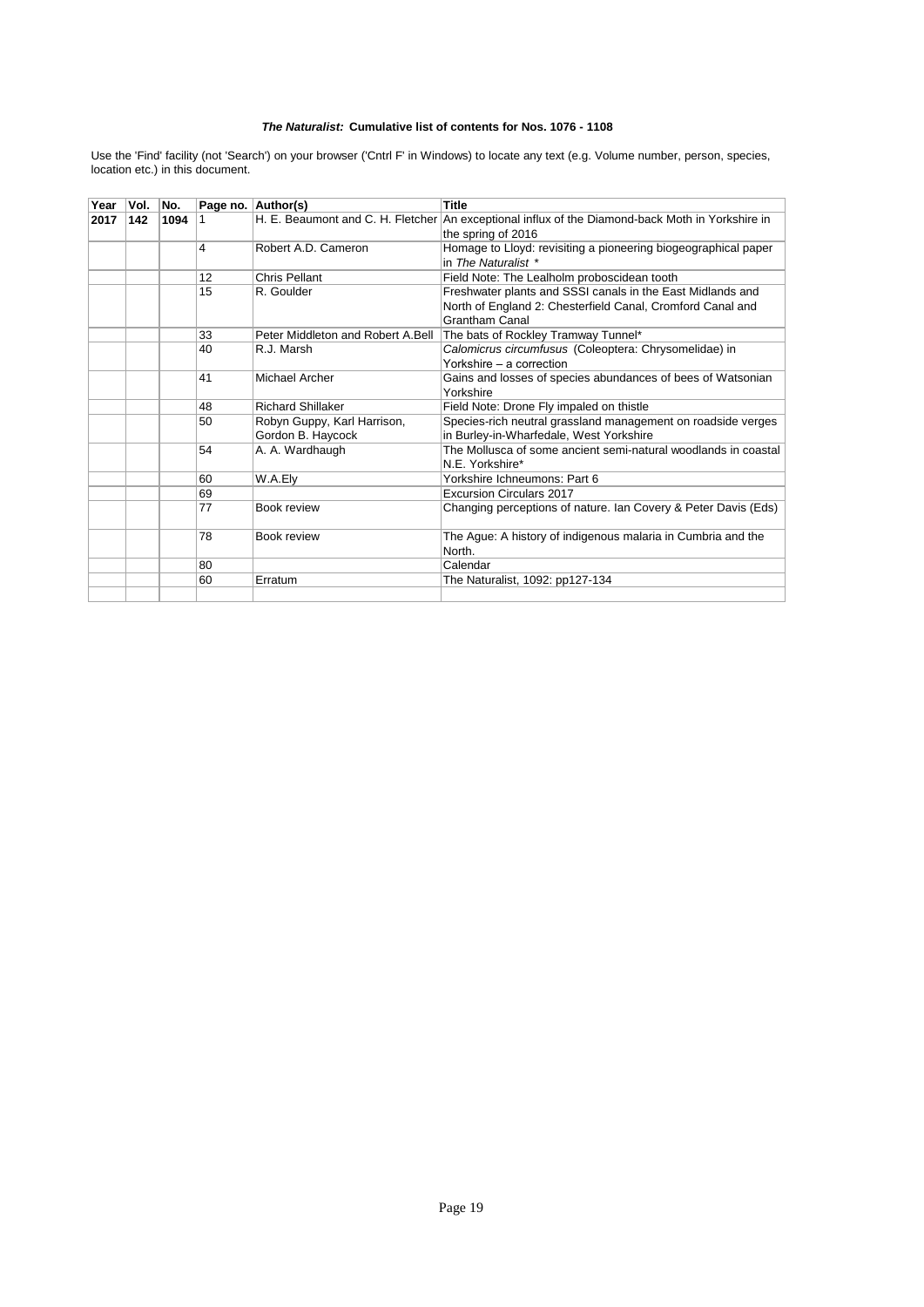| Year | Vol. | No.  |     | Page no. Author(s)         | <b>Title</b>                                                             |
|------|------|------|-----|----------------------------|--------------------------------------------------------------------------|
| 2017 | 142  | 1095 | 81  |                            | Editorial                                                                |
|      |      |      | 82  | John Bowers                | Thirty years of garden wildlife. Inspired by Jennifer Owen               |
|      |      |      | 96  | Colin A. Howes             | A Review of the Thresher Shark, Fox Shark or Sea Fox in                  |
|      |      |      |     |                            | Yorkshire waters                                                         |
|      |      |      | 104 | R. Goulder                 | Freshwater plants and SSSI canals in the East Midlands and               |
|      |      |      |     |                            | North of England 3: Leven Canal and Pocklington Canal                    |
|      |      |      | 117 | Colin A. Howes             | Four-and-twenty Blackbirds: a margin note in the Brodworth               |
|      |      |      |     |                            | Estate game book                                                         |
|      |      |      | 118 | Zach Haynes                | Green Teens to Greybeards - an engagement conundrum                      |
|      |      |      | 120 | Paul & Joyce Simmons       | Field Note: Tongues of Fire rust fungus in Upper Teesdale                |
|      |      |      |     |                            | (VC65)                                                                   |
|      |      |      | 121 | Roger Morris               | A new paradigm in biological recording                                   |
|      |      |      | 127 | Michael Pearson            | A survey of ferns on drystone walls in the Yorkshire Dales*              |
|      |      |      | 133 | Colin A. Howes             | Yorkshire naturalists at war: Part 1 - News from the front, YNU          |
|      |      |      |     |                            | members on active service                                                |
|      |      |      | 141 | R. A. Baker and D. S. Gill | The role of William Gardner Smith and two of his students in the         |
|      |      |      |     |                            | origins of vegetation surveys, mapping and plant ecology in              |
|      |      |      |     |                            | Yorkshire and Britain from 1897 to 1913*                                 |
|      |      |      | 149 | Barry P. Warrington        | Agromyzidae new to Yorkshire                                             |
|      |      |      | 150 | <b>Mark Wills</b>          | Transfer of North and East Yorkshire data to the NBN Atlas               |
|      |      |      | 151 | David R. R. Smith          | Moving into the information age: from records to Google Earth            |
|      |      |      | 159 | Peter Roberts              | Barnsley Naturalist and Scientific Society 150 <sup>th</sup> Anniversary |
|      |      |      |     |                            | celebration with presentation by Professor John Rodwell                  |
|      |      |      | 160 |                            | Calendar                                                                 |
|      |      |      | 156 | <b>Book Review</b>         | The Birds of Spurn by Andy Roadhouse                                     |
|      |      |      | 158 | <b>Book Review</b>         | A Natural History of Blackmoorfoot Reservoir, Huddersfield by            |
|      |      |      |     |                            | Michael Denton                                                           |
|      |      |      |     |                            |                                                                          |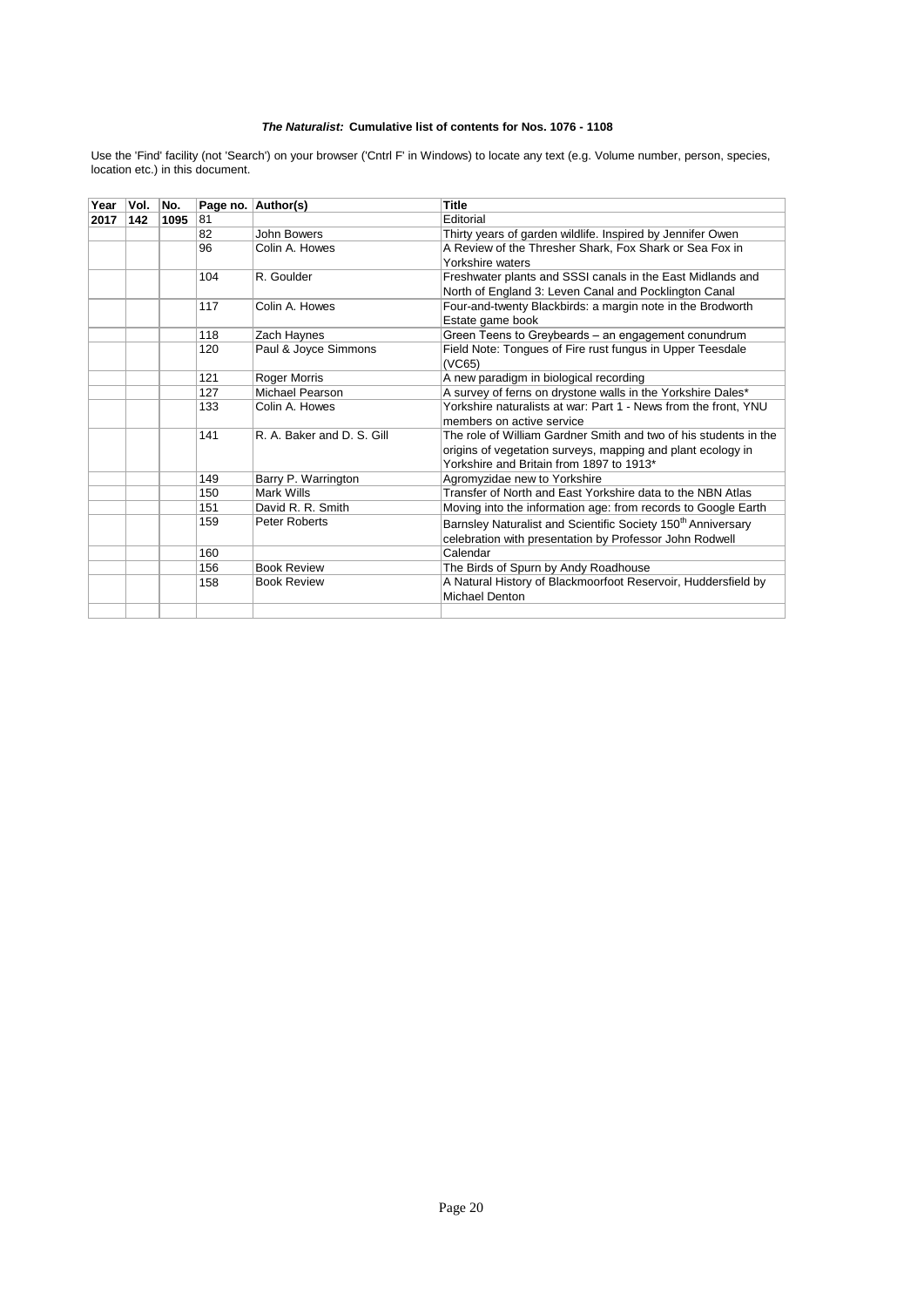| Year | Vol. | No.  |     | Page no. Author(s)                  | <b>Title</b>                                                        |
|------|------|------|-----|-------------------------------------|---------------------------------------------------------------------|
| 2017 | 142  | 1096 | 161 | R. Goulder                          | Freshwater plants and SSSI canals in the East Midlands and          |
|      |      |      |     |                                     | North of England 4: an overview                                     |
|      |      |      | 176 | Kenneth J. Phipps                   | An ichthyosaur vertebra from the Cave Rock Member of the            |
|      |      |      |     |                                     | Kellaways Formation at South Cave Station Quarry, Yorkshire         |
|      |      |      | 178 | <b>Richard Shillaker and Martin</b> | Mass mortality of adult Common Toads at two breeding sites in       |
|      |      |      |     | Roberts                             | Yorkshire*                                                          |
|      |      |      | 191 | <b>Michael Pearson</b>              | A survey of the flowering plants found on drystone walls in the     |
|      |      |      |     |                                     | Yorkshire Dales                                                     |
|      |      |      | 196 | Colin A. Howes                      | Yorkshire Naturalists at War: Part 2 - on the Home Front            |
|      |      |      | 203 | P.Hinks                             | Field Note: Red-veined Darter in a Flash                            |
|      |      |      | 204 | Terry Crawford & Adrian Norris      | YNU Conchological Section Report for 2017                           |
|      |      |      | 205 | T.L. Blockeel                       | YNU Bryological Section Report for 2016                             |
|      |      |      | 211 | Ken Gartside                        | The hoverfly Callicera rufa - The first Yorkshire record (including |
|      |      |      |     |                                     | methodology for artificial rot-holes)                               |
|      |      |      | 214 |                                     | Yorkshire Naturalists' Union Conference 2018                        |
|      |      |      | 215 | <b>Andy Millard</b>                 | Ellen and her frogs                                                 |
|      |      |      | 221 |                                     | Yorkshire Naturalists' Union Excursions in 2017                     |
|      |      |      | 239 | Erratum & Retraction                | The Naturalist 1094: 47; The Naturalist 1091: 58-60                 |
|      |      |      | 240 |                                     | Calendar                                                            |
|      |      |      |     |                                     |                                                                     |
|      |      |      | 218 | <b>Book Review</b>                  | Britain's Spiders. A field quide by L.Bee, G.Oxford & H.Smith       |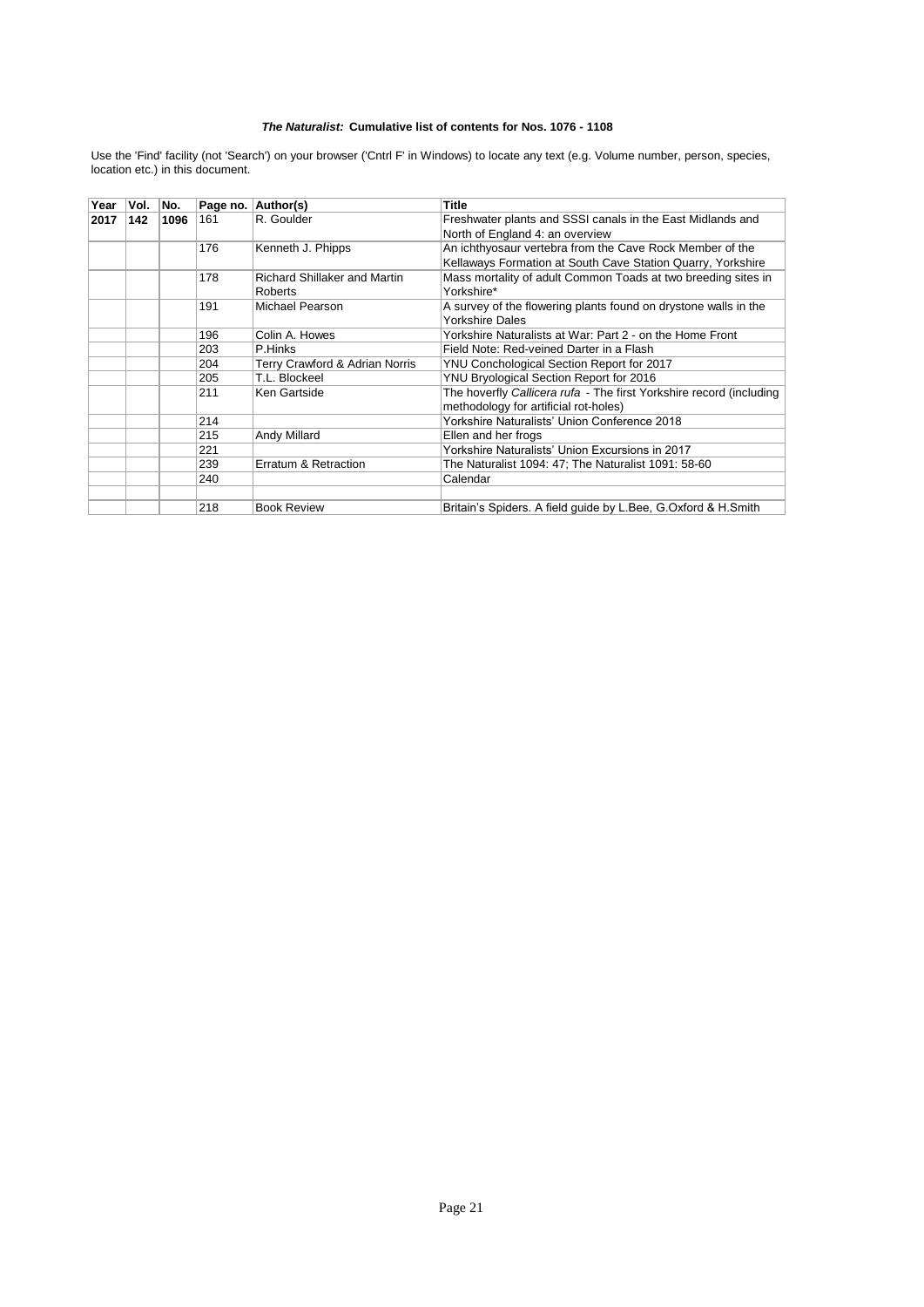| Year | Vol. | No.  |                | Page no. Author(s)               | <b>Title</b>                                                                          |
|------|------|------|----------------|----------------------------------|---------------------------------------------------------------------------------------|
| 2018 | 143  | 1097 |                | Sarah White                      | From Cow Green to Re-wilding: The Presidential Address                                |
|      |      |      |                |                                  | delivered following the Annual General Meeting, 18th November                         |
|      |      |      |                |                                  | 2017.                                                                                 |
|      |      |      | $\overline{7}$ | R. A. Baker and D. S. Gill       | Dealers, breeders, preservers and stuffers - some late                                |
|      |      |      |                |                                  | nineteenth century 'Naturalists' in Yorkshire with brief                              |
|      |      |      |                |                                  | biographical notes                                                                    |
|      |      |      | 16             | Phillip Whelpdale                | Badger Bait Marking - A population study to inform conservation                       |
|      |      |      |                |                                  | management                                                                            |
|      |      |      | 23             | Andrew Grayson                   | Additions and corrections to the Yorkshire Diptera list (part 7):                     |
|      |      |      |                |                                  | including two species of Trichocera [Diptera: Trichoceridae] new                      |
|      |      |      |                |                                  | to the British list.                                                                  |
|      |      |      | 31             | Barry P. Warrington              | Leaf-mining flies (Agromyzidae) new to the Yorkshire Diptera list.                    |
|      |      |      |                |                                  |                                                                                       |
|      |      |      | 34             | Colin A. Howes                   | Pacific Pink (or Humpback) Salmon in British waters and the first                     |
|      |      |      |                |                                  | Yorkshire record                                                                      |
|      |      |      | 37             | Colin A. Howes                   | The Silver Carp: a new species in Yorkshire and Humberside                            |
|      |      |      | 39             | Colin A. Howes                   | Topmouth Gudgeon: an alien fish in Yorkshire                                          |
|      |      |      | 42             | <b>Stuart Foster</b>             | Yorkshire Jumping Plant Lice (Psyllids)                                               |
|      |      |      | 47             | W.A. Ely                         | Yorkshire Ichneumons: Part 7                                                          |
|      |      |      | 57             |                                  | Richard Shillaker and Nick Stewart Field Note: Bristly Stonewort at Quarryhouse Moor, |
|      |      |      |                |                                  | Northumberland                                                                        |
|      |      |      | 59             | Richard Middleton, Donald Grant, | YNU Botanical Section Reports 2017                                                    |
|      |      |      |                | <b>Phyl Abbott</b>               |                                                                                       |
|      |      |      | 61             | W.A. Ely                         | South Yorkshire Natural History Day 2018                                              |
|      |      |      | 67             | J. Coldwell                      | YNU Excursion report August 2017                                                      |
|      |      |      | 68             |                                  | Excursion circulars 2018                                                              |
|      |      |      | 78             |                                  | General Data Protection Regulation and the YNU                                        |
|      |      |      | 79             |                                  | Obituary: John E. Dale                                                                |
|      |      |      | 80             |                                  | Calendar                                                                              |
|      |      |      | 77             | Errata                           | The Naturalist 1095: 82-86; The Naturalist 1096: 178-190                              |
|      |      |      |                |                                  |                                                                                       |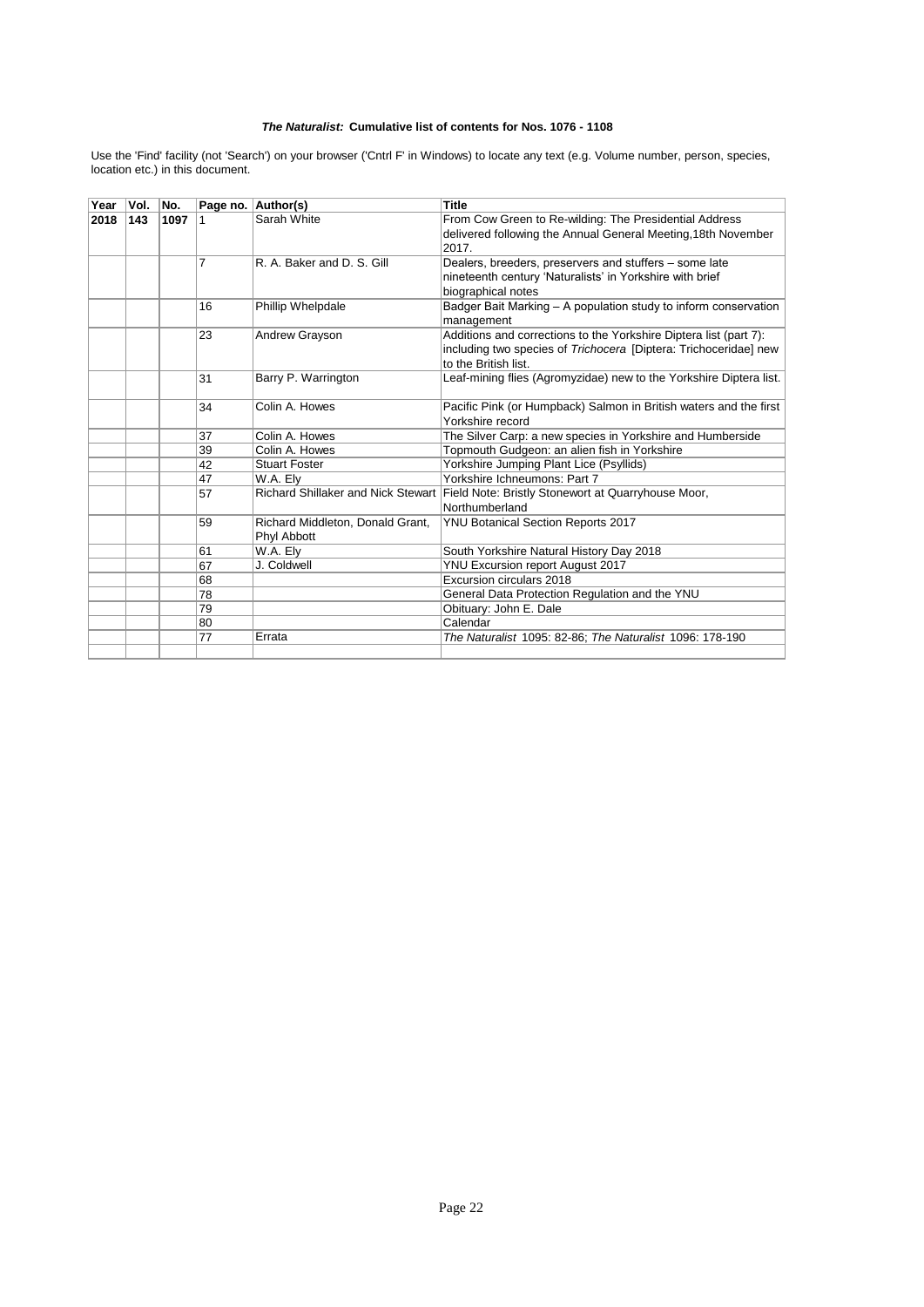| Year | Vol. | No.  |     | Page no. Author(s)               | <b>Title</b>                                                    |
|------|------|------|-----|----------------------------------|-----------------------------------------------------------------|
| 2018 | 143  | 1098 | 81  |                                  | Editorial                                                       |
|      |      |      | 82  | Jane Pottas                      | Stranger on the Shore                                           |
|      |      |      | 86  | Michael Archer                   | The state of the Watsonian Yorkshire database for the aculeate  |
|      |      |      |     |                                  | Hymenoptera, Part $1$ – the nineteenth century                  |
|      |      |      | 95  | Robert Bell, Greg Slack, Peter   | Bat autumn swarming in South Yorkshire                          |
|      |      |      |     | Middleton, Sarah Proctor and Ben |                                                                 |
|      |      |      |     | McLean                           |                                                                 |
|      |      |      | 107 | David R. R. Smith                | How have recent lepidopteral colonisers fared in Yorkshire?*    |
|      |      |      | 130 | Colin A. Howes                   | Field Note: An opportunist fish list from the Holderness coast* |
|      |      |      | 133 | Steven Heathcote                 | Field note: Fir Tamarisk-moss at Ledsham Bank Nature Reserve    |
|      |      |      |     |                                  |                                                                 |
|      |      |      | 134 | John Newbould                    | Connections – insects and plants                                |
|      |      |      | 135 | W.A. Ely                         | Yorkshire Ichneumons: Part 8 - additions and compilations by    |
|      |      |      |     |                                  | date                                                            |
|      |      |      | 139 | W.A. Ely                         | YNU Entomological Section Recorders' reports for 2017           |
|      |      |      | 145 | <b>Roy Crossley</b>              | Hercostomus Loew, 1857 (Diptera:Dolichopodidae), a former       |
|      |      |      |     |                                  | 'dustbin' genus, with reference to the Yorkshire species-list   |
|      |      |      | 149 | Jodey Peyton                     | YNU Conference 2018 - Non-native species: research, recording   |
|      |      |      |     |                                  | and the conservation agenda                                     |
|      |      |      | 152 | Terry J. Crawford                | Yorkshire Naturalists' Union celebrates a half-century          |
|      |      |      | 154 | Kenneth J. Phipps                | A pterosaur wing bone from Huntsman Quarry, Naunton,            |
|      |      |      |     |                                  | Gloucestershire collected by Mr A. J. Phipps of Yorkshire       |
|      |      |      | 158 | Geoffrey Fryer                   | An ancient record of toads killing and eating mice              |
|      |      |      | 159 | Colin A. Howes                   | Mammals and non-avian vertebrates - Annual Report 2017          |
|      |      |      | 160 | Colin A. Howes                   | YNU History Section                                             |
|      |      |      | 160 |                                  | Calendar                                                        |
|      |      |      |     |                                  |                                                                 |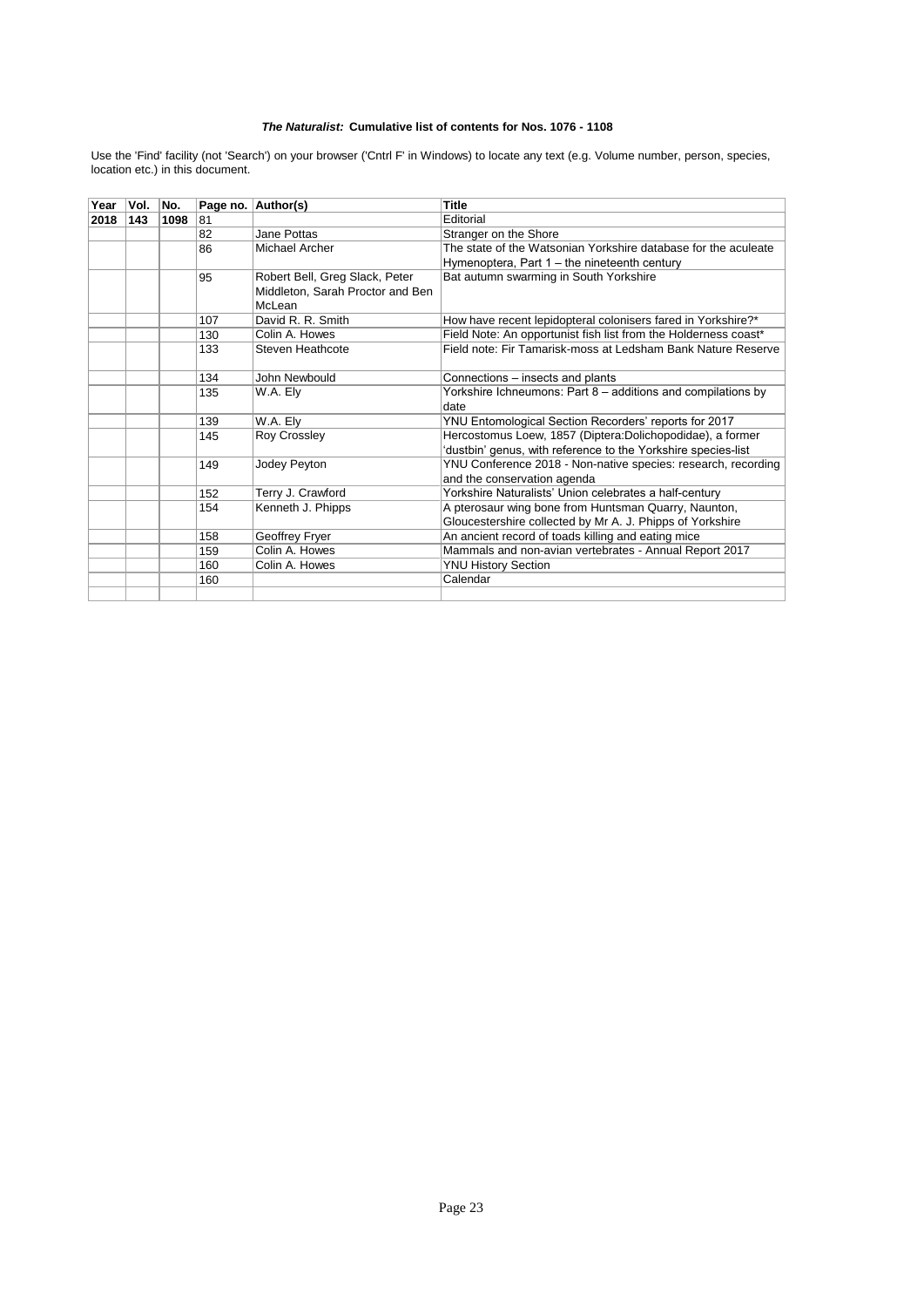| Year | Vol. | No.  |     | Page no. Author(s)          | <b>Title</b>                                                      |
|------|------|------|-----|-----------------------------|-------------------------------------------------------------------|
| 2018 | 143  | 1099 | 161 | <b>Presidential Address</b> | Jane Pottas, President of the YNU 2018-19                         |
|      |      |      | 164 | Ken Gartside                | Casual observation of marshy habitat - Tanners Dam                |
|      |      |      | 166 | David R. R. Smith           | Time series analysis of Holly Blue records in Yorkshire -         |
|      |      |      |     |                             | uncovering a parasitoid *                                         |
|      |      |      | 174 | Ken Gartside                | Field note: A Yorkshire first - Listrodomus nychthemerus          |
|      |      |      |     |                             | (Hymenoptera: Ichneumonidae) in Saddleworth, VC63                 |
|      |      |      | 175 | <b>Phyl Abbott</b>          | YNU Botanical Section VC64 report 2018                            |
|      |      |      | 175 | Peter Kerr                  | Field note: The Marsh Gentian in Yorkshire                        |
|      |      |      | 176 | Peter J. Mayhew             | The Dark Bordered Beauty moth at Askham Bog at the end of         |
|      |      |      |     |                             | the 19th Century                                                  |
|      |      |      | 179 | T.L. Blockeel               | YNU Bryological Section report for 2017                           |
|      |      |      | 187 | Jasmine Brar                | Distribution of Giant Hogweed in Yorkshire and its effects on     |
|      |      |      |     |                             | ecosystems                                                        |
|      |      |      | 192 | Mark R. D. Seaward          | Albert Henderson (1930-2018): an appreciation                     |
|      |      |      | 194 | Colin A. Howes              | Risso's Dolphin: A new Yorkshire record                           |
|      |      |      | 196 | W.A.Ely                     | Yorkshire Ichneumons: Part 9                                      |
|      |      |      | 209 |                             | Yorkshire Naturalists' Union Excursions in 2018:                  |
|      |      |      | 209 |                             | VC63 Thorne Moors                                                 |
|      |      |      | 214 |                             | VC64 Swarth Moor, Helwith Bridge                                  |
|      |      |      | 219 |                             | VC65 Combe Scar, Dent                                             |
|      |      |      | 222 |                             | VC61 Spurn and Easington                                          |
|      |      |      | 233 |                             | VC62 Sutton Bank                                                  |
|      |      |      | 238 |                             | YNU Conference and Exhibition 2019                                |
|      |      |      | 240 |                             | Calendar                                                          |
|      |      |      | 163 | <b>YNU Notice:</b>          | Hon. Treasurer sought for YNU                                     |
|      |      |      | 239 | <b>Book Review:</b>         | Mosley(1915) An Account of the Birds of the Huddersfield District |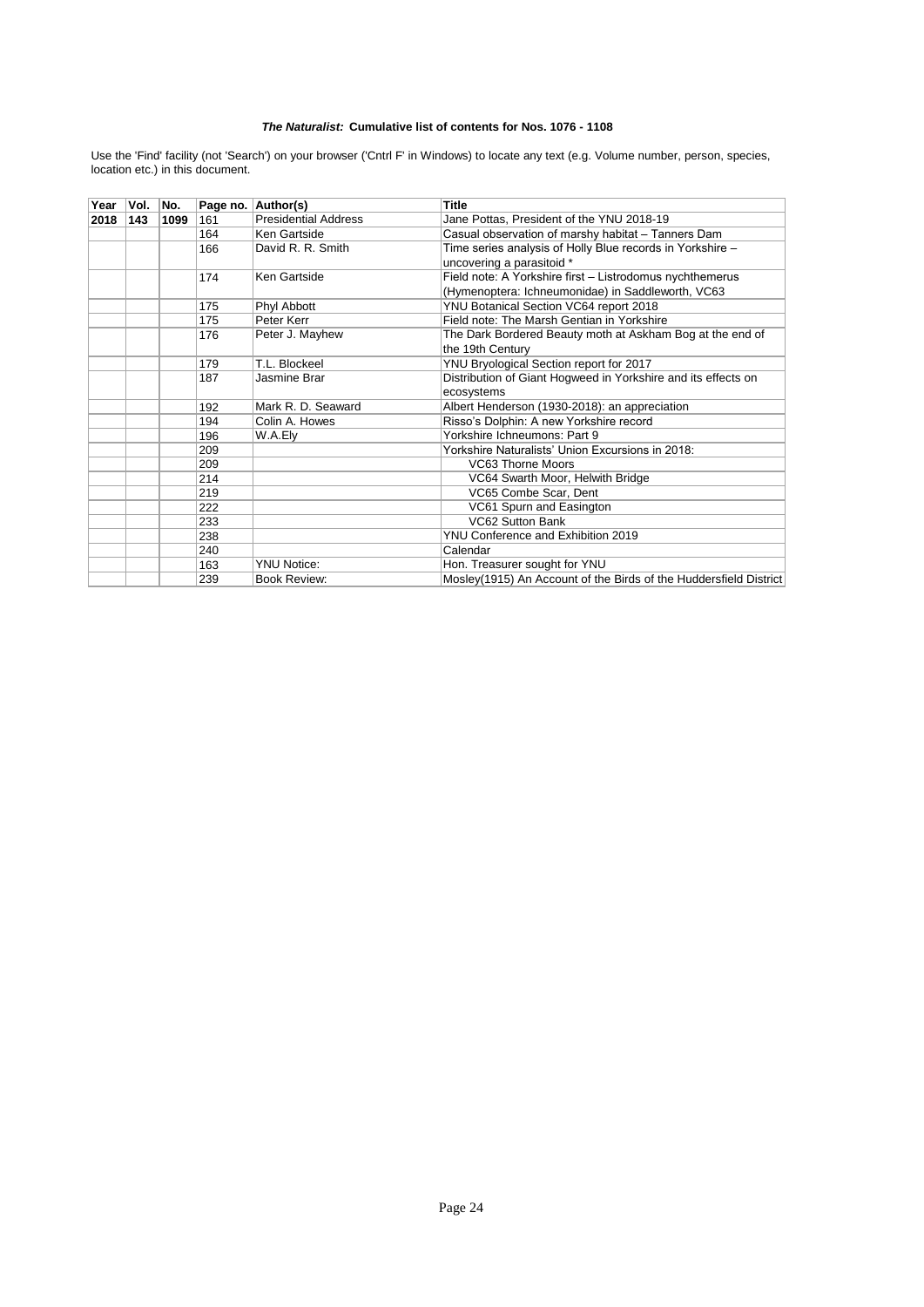| Year | Vol. | No.  |    | Page no. Author(s)                                  | <b>Title</b>                                                                                                                 |
|------|------|------|----|-----------------------------------------------------|------------------------------------------------------------------------------------------------------------------------------|
| 2019 | 144  | 1100 |    | Steven Heathcote, Kim Jennings<br>and Dorian Latham | The Alpine Newts of Coatham Wood                                                                                             |
|      |      |      | 6  | Roy Crossley                                        | Notes on the sub-family Hydrophorinae (Diptera Dolichopodidae)<br>in Yorkshire                                               |
|      |      |      | 12 | Colin Howes                                         | Shooting for Victory: Trends in game bag data at Brodsworth<br>Estate during the First World War                             |
|      |      |      | 18 | Daniel Branch                                       | A summary of Odonata records in the Spurn Bird Observatory<br>area; analysing the evidence for breeding and migration        |
|      |      |      | 32 | Jim Horsfall                                        | A report on the use of DNA metabarcoding for entomological<br>recording at Potteric Carr                                     |
|      |      |      | 38 | Michael Archer                                      | The state of the Watsonian Yorkshire database for the aculeate<br>Hymenoptera: Part $2$ – the twentieth century to the 1960s |
|      |      |      | 46 | Andy D. Nunn                                        | Notable records of leaf-mining moths in East Yorkshire, 2017<br>and 2018                                                     |
|      |      |      | 51 | Barry P. Warrington                                 | Leaf-mining flies (Agromyzidae) new to the Yorkshire Diptera list:<br>part 2                                                 |
|      |      |      | 53 | Martin Roberts and Richard<br>Shillaker             | Predation of Great Pond Snails at Wetwang *                                                                                  |
|      |      |      | 58 | <b>Barry Nattress</b>                               | Some Records of Avian Chewing Lice (Mallophaga) in Yorkshire                                                                 |
|      |      |      | 63 | <b>Barry Nattress</b>                               | An update of Feather Mites & Quill Mites (Syringophilidae) in<br>Yorkshire                                                   |
|      |      |      | 64 |                                                     | <b>Obituary: Barry Nattress</b>                                                                                              |
|      |      |      | 67 |                                                     | Obituary: Geoffrey Wilmore                                                                                                   |
|      |      |      | 70 |                                                     | <b>YNU Excursion Circulars 2019</b>                                                                                          |
|      |      |      | 80 |                                                     | YNU Calendar                                                                                                                 |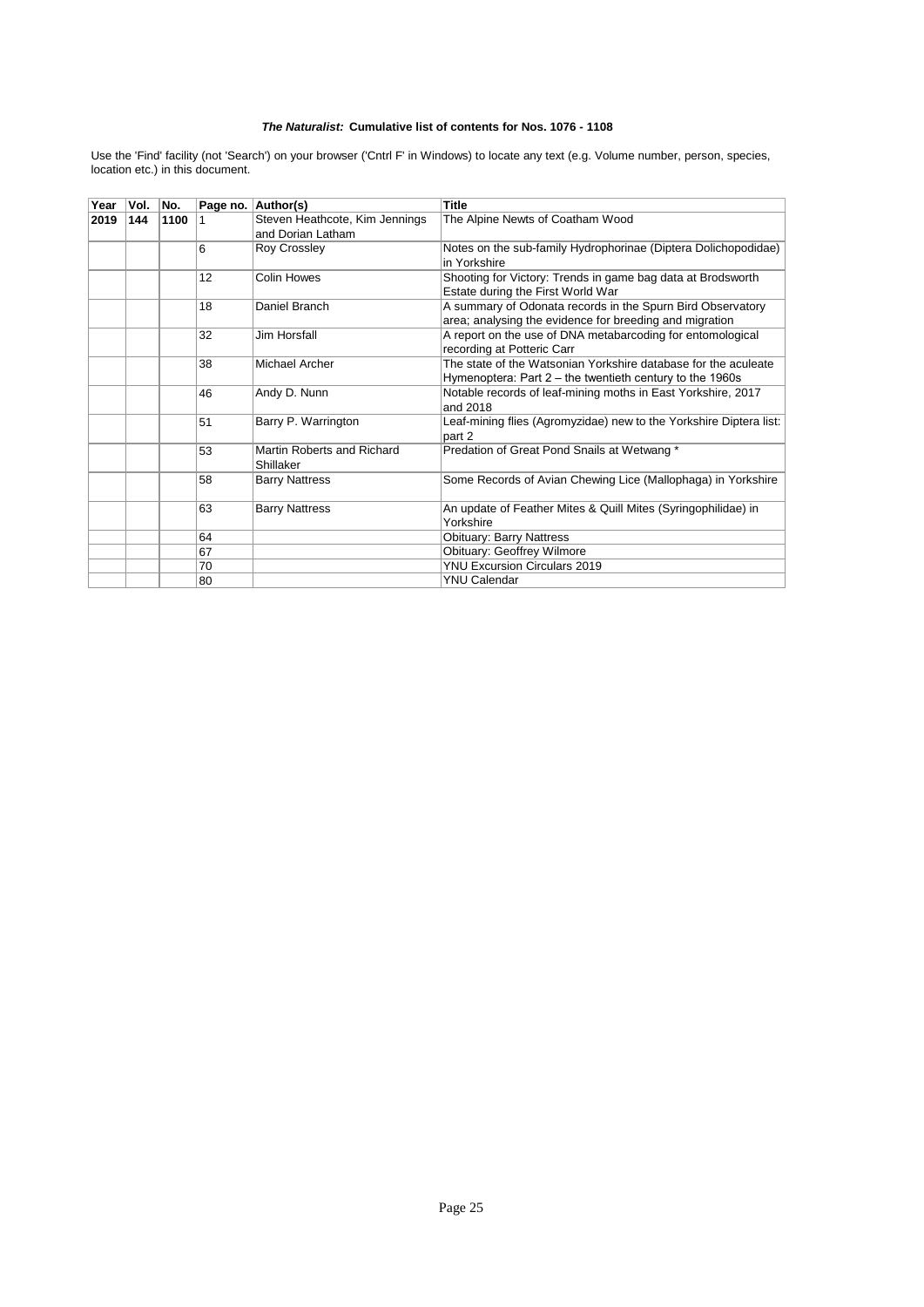| Year | Vol. | No.  |     | Page no. Author(s)               | <b>Title</b>                                                     |
|------|------|------|-----|----------------------------------|------------------------------------------------------------------|
| 2019 | 144  | 1101 | 81  | Colin A. Howes                   | The last of the Yorkshire Wildcats                               |
|      |      |      | 86  | Jim Horsfall                     | A detailed study of the ecology and hydrology of Fen Carr nature |
|      |      |      |     |                                  | reserve                                                          |
|      |      |      | 93  | Peter J. Mayhew, Joachim Snow    | When conserving one Moth conserves another: The distribution     |
|      |      |      |     | and Beatrice M. Trascau          | of the Small Chocolate-tip moth on Creeping Willow at Strensall  |
|      |      |      |     |                                  | Common*                                                          |
|      |      |      | 104 | Joyce Payne, Tara H. Anderson,   | The changing fortunes of the Dark Bordered Beauty moth at        |
|      |      |      |     | Joseph W. Merrills, Daisy Wales, | York, 1894-1997, as recorded by the York and District Field      |
|      |      |      |     | Katylily Westbury-Hawkins, and   | Naturalists' Society                                             |
|      |      |      |     | Peter J. Mayhew                  |                                                                  |
|      |      |      | 115 | Richard B. Walker and Peter J.   | Monitoring Dark Bordered Beauty moth at Strensall Common,        |
|      |      |      |     | Mayhew                           | 1957-1963: some personal recollections                           |
|      |      |      | 120 | Michael Pearson                  | Thomasine Tunstall and an annotated copy of Gerard's 'Herball'   |
|      |      |      | 126 | R. Goulder                       | Aquatic plants in the Driffield Navigation, East Yorkshire       |
|      |      |      | 137 | <b>Stuart Foster</b>             | Yorkshire Auchenorrhyncha - Part 1: Fulgoromorpha                |
|      |      |      |     |                                  | (planthoppers) and Cicadomorpha - Cercopoidea (froghoppers)      |
|      |      |      | 144 | Andrew Grayson                   | Additions and corrections to the Yorkshire Diptera list (part 8) |
|      |      |      | 151 | Peter J. Cook                    | A recent increase in observations of species of the lichen genus |
|      |      |      |     |                                  | Ramalina in southern Holderness                                  |
|      |      |      | 152 | T.L. Blockeel                    | YNU Bryological Section: Report for 2018                         |
|      |      |      | 158 |                                  | <b>Book Review</b>                                               |
|      |      |      | 160 |                                  | <b>YNU Calendar</b>                                              |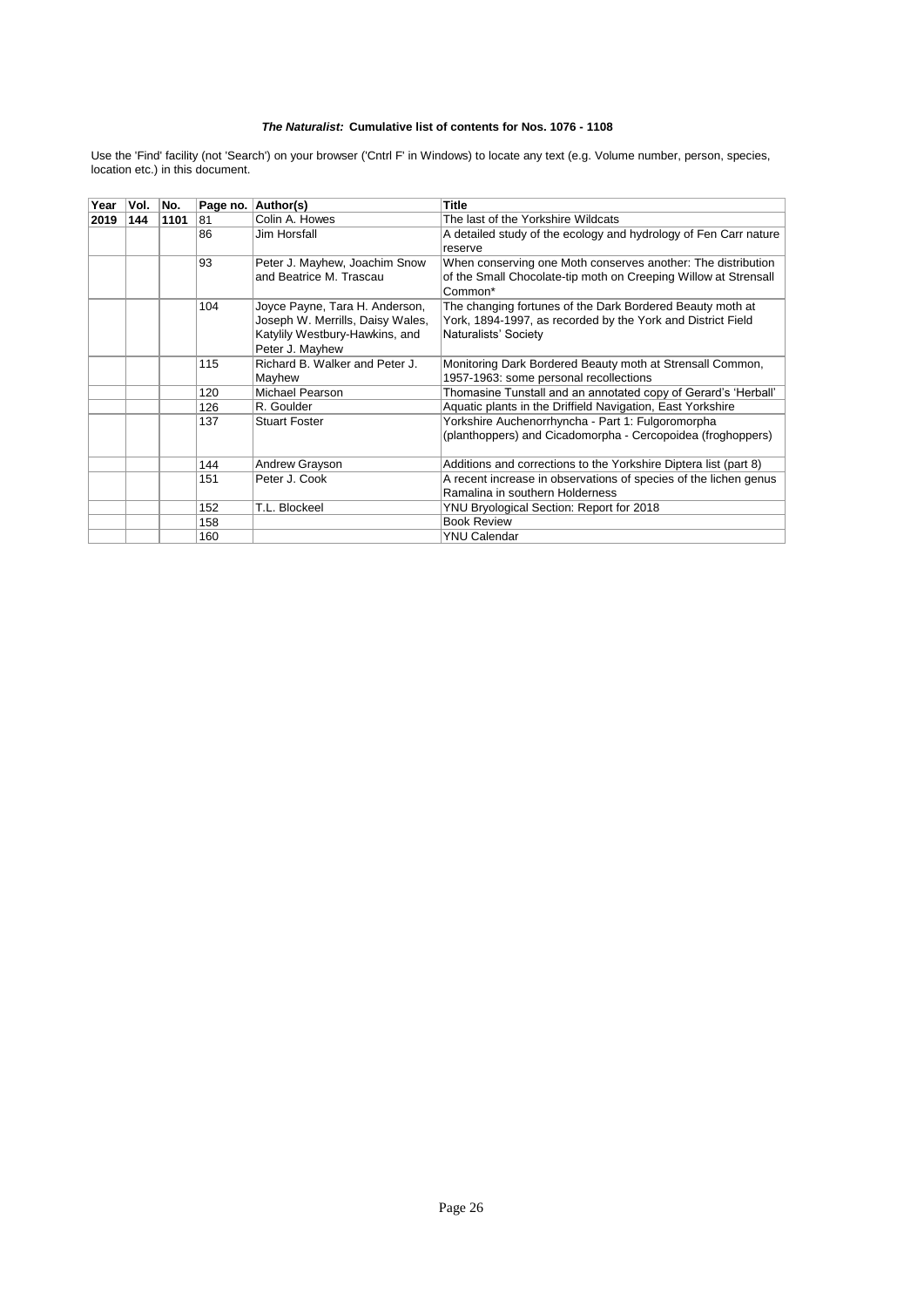| Year | Vol. . | No.  |     | Page no. Author(s)  | <b>Title</b>                                                     |
|------|--------|------|-----|---------------------|------------------------------------------------------------------|
| 2020 | 144    | 1102 | 161 | <b>Jill Warwick</b> | YNU visit to Fountains Abbey, 6th May 2016 - a reconstruction of |
|      |        |      |     |                     | a YNU event on 6 May 1905                                        |
|      |        |      | 165 | Paul Redshaw        | The Lady's-Slipper Orchid in 1930: a family secret revealed      |
|      |        |      | 171 | Anne S. Baker       | The mite records (Acari: Astigmata, Prostigmata) of Barry        |
|      |        |      |     |                     | Nattress: an appreciation and update                             |
|      |        |      | 181 | Colin A. Howes      | Biological records of Otters from taxidermy specimens and        |
|      |        |      |     |                     | hunting trophies                                                 |
|      |        |      | 187 | Michael Archer      | The state of the Watsonian Yorkshire database for the aculeate   |
|      |        |      |     |                     | Hymenoptera, Part 3 – the twentieth and twenty-first centuries   |
|      |        |      |     |                     | from the 1970s until 2018                                        |
|      |        |      | 195 | D. Branch           | Correction: Spurn Odonata records                                |
|      |        |      | 196 | Ian McDonald        | The Mole on Thorne Moors, Yorkshire                              |
|      |        |      | 198 | Phillip Whelpdale   | Notable range shifts of some Orthoptera in Yorkshire             |
|      |        |      | 201 | W.A. Ely            | Yorkshire Ichneumons: Part 10                                    |
|      |        |      | 216 |                     | YNU Excursion Reports 2019                                       |
|      |        |      | 216 |                     | Stockton Hermitage (VC62)                                        |
|      |        |      | 219 |                     | Edlington Pit Wood (VC63)                                        |
|      |        |      | 223 |                     | High Batts (VC64)                                                |
|      |        |      | 230 |                     | Semerwater (VC65) 27th July                                      |
|      |        |      | 234 |                     | North Duffield Carrs, Lower Derwent Valley (VC61)                |
|      |        |      | 240 |                     | YNU Calendar 2020                                                |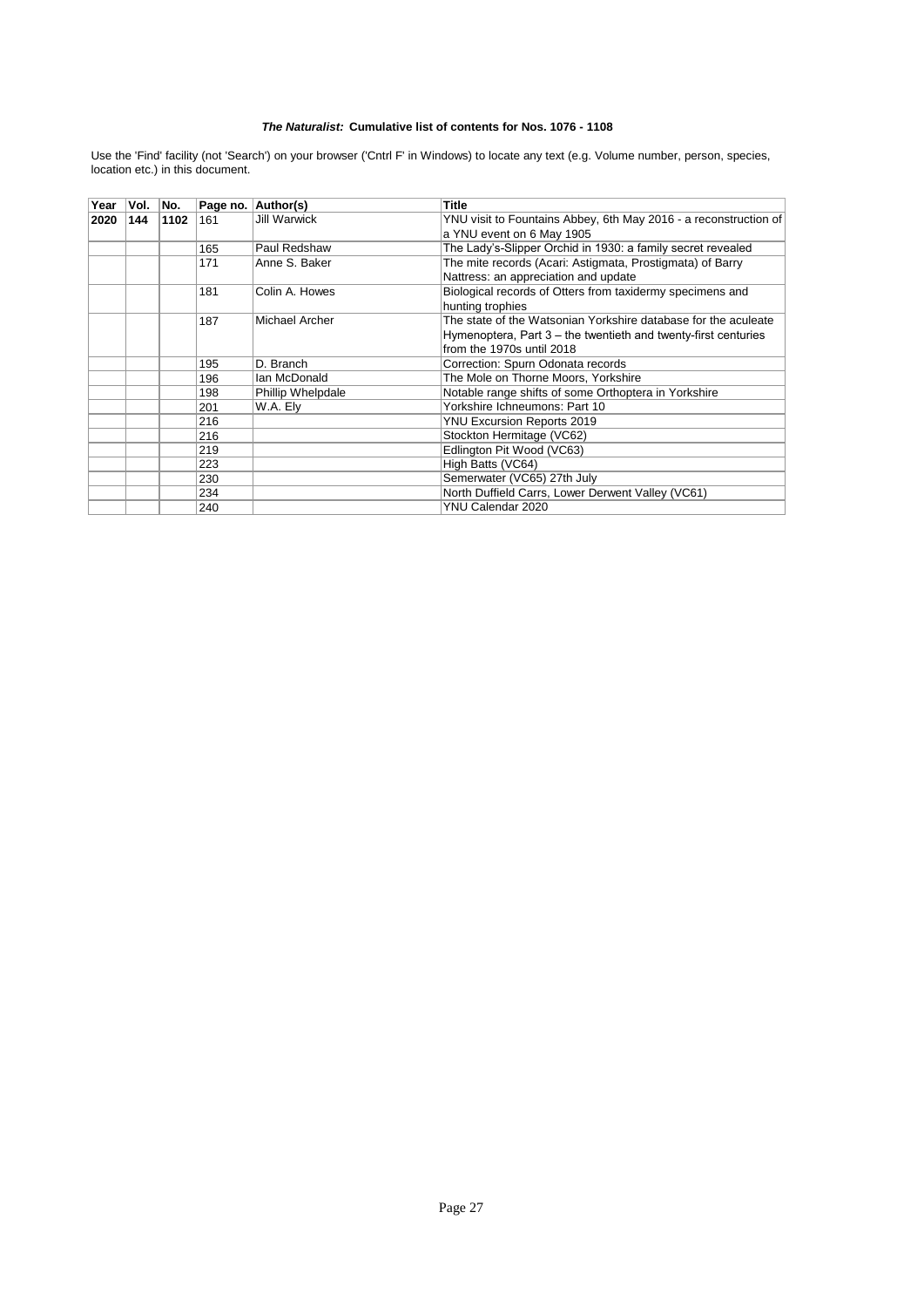| Year | Vol. | No.  |    | Page no. Author(s)           | <b>Title</b>                                                       |
|------|------|------|----|------------------------------|--------------------------------------------------------------------|
| 2020 | 145  | 1103 |    | Jane Pottas YNU Presidential | Seaweeds - Cinderellas of the Sea                                  |
|      |      |      |    | Address                      |                                                                    |
|      |      |      | 8  | Nathan Smith                 | A Figure in the Fog: George Edward Massee*                         |
|      |      |      | 13 | Andy Millard, YNU Chairman   | The Future of the Natural Sciences Forum                           |
|      |      |      | 14 | <b>Stuart Foster</b>         | Yorkshire Auchenorrhyncha - Part 2, Cicadomorpha -                 |
|      |      |      |    |                              | Membracoidea                                                       |
|      |      |      | 19 | Michael Pearson              | Drystone walls and lichenivorous moths in the Yorkshire Dales:     |
|      |      |      |    |                              | some preliminary findings                                          |
|      |      |      | 24 | <b>Martin Limbert</b>        | A photograph of Yorkshire taxidermy interest                       |
|      |      |      | 25 | Steven Heathcote             | Field Note: Flamingo Moss mass mortality and regeneration of a     |
|      |      |      |    |                              | small population                                                   |
|      |      |      | 26 | lan Andrews                  | Notes on the Heleomyzid flies of Cali Heath YWT reserve            |
|      |      |      | 30 | W.A.Ely                      | Yorkshire Ichneumons: Part 11                                      |
|      |      |      | 45 | R. Goulder                   | Water plants in the Lancaster Canal                                |
|      |      |      | 56 | Barry P. Warrington          | Leaf-mining flies (Agromyzidae) new to the Yorkshire Diptera list: |
|      |      |      |    |                              | Part 2                                                             |
|      |      |      | 58 | Andrew Grayson               | Additions and corrections to the Yorkshire Diptera list (part 9)   |
|      |      |      | 66 |                              | Obituary: Gavin Boyd 1940-2020                                     |
|      |      |      | 67 | <b>Roy Crossley</b>          | Notes on the genus Rhaphium Meigen, 1803                           |
|      |      |      |    |                              | (Diptera:Dolichopodidae) in Yorkshire                              |
|      |      |      | 73 |                              | <b>YNU Excursion Circulars 2020</b>                                |
|      |      |      | 80 |                              | YNU Calendar 2020                                                  |
|      |      |      | 19 | Errata                       | The Naturalist 1102: 165-170                                       |
|      |      |      | 72 | Errata                       | The Naturalist 1102: 223-230                                       |
|      |      |      | 66 |                              | John Bowers                                                        |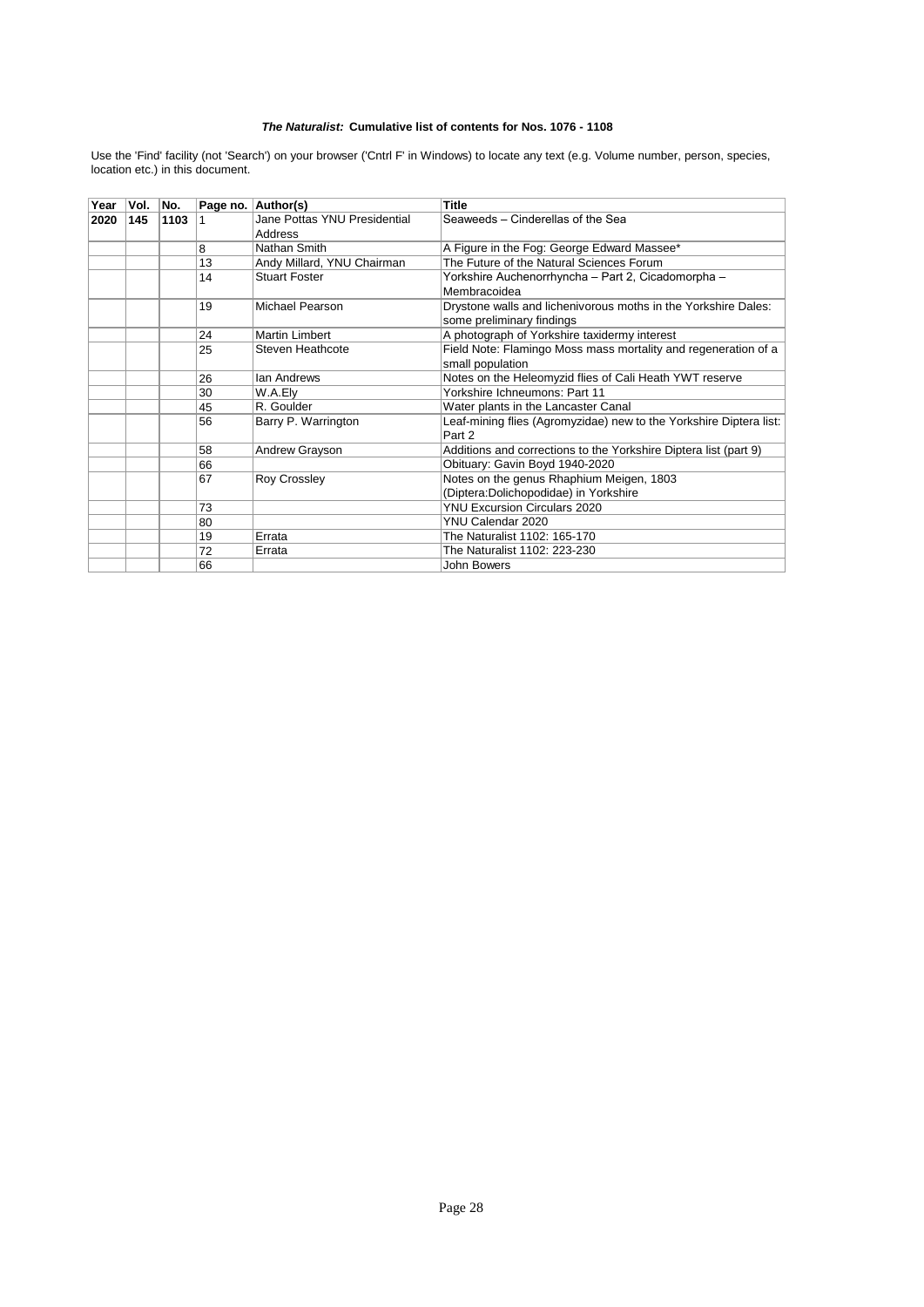| Year | Vol. | No.  |     | Page no. Author(s)             | <b>Title</b>                                                      |
|------|------|------|-----|--------------------------------|-------------------------------------------------------------------|
| 2020 | 145  | 1104 | 81  | Martin Limbert and Tim Melling | Breeding Avocets in Yorkshire and Lincolnshire: the return of the |
|      |      |      |     |                                | native?*                                                          |
|      |      |      | 94  | Colin A. Howes                 | The Saga of Read's Island and the Mystery of its 'Fossorial'      |
|      |      |      |     |                                | Water Voles                                                       |
|      |      |      | 108 | R.J. Marsh                     | Coleoptera Report for 2010-2019                                   |
|      |      |      | 116 | Jeff Lunn                      | Feeding, roosting and habitat preferences of wintering Water      |
|      |      |      |     |                                | Pipits in southern Yorkshire*                                     |
|      |      |      | 122 | <b>Stuart Foster</b>           | Yorkshire Auchenorrhyncha Part 3, Cicadomorpha -                  |
|      |      |      |     |                                | Membracoidea: Cicadellidae - Deltocephalinae (leafhoppers)        |
|      |      |      | 128 | Michael Archer                 | Recorder's report for the aculeate Hymenoptera 2016 - 2019        |
|      |      |      | 132 | Peter J. Mayhew                | The Life of William Prest, York Entomologist (1824-1884)          |
|      |      |      | 151 | <b>Adrian Norris</b>           | The Freshwater Pearl Mussel Margaritifera margaritifera           |
|      |      |      |     |                                | (Linnaeus, 1758): an incorrect Yorkshire record                   |
|      |      |      | 152 | Colin A. Howes                 | Monitoring an Anthrenus infestation: an opportunist 'Lockdown'    |
|      |      |      |     |                                | project*                                                          |
|      |      |      | 156 |                                | Obituary: William Frederick Curtis 1942 - 2019                    |
|      |      |      | 157 |                                | Obituary: John Bowers 1938 - 2020                                 |
|      |      |      | 159 |                                | <b>Book Review</b>                                                |
|      |      |      | 160 |                                | YNU Calendar 2020                                                 |
|      |      |      | 132 |                                | Errata                                                            |
|      |      |      | 160 |                                | Notice: Cancellation of YNU 2020 AGM                              |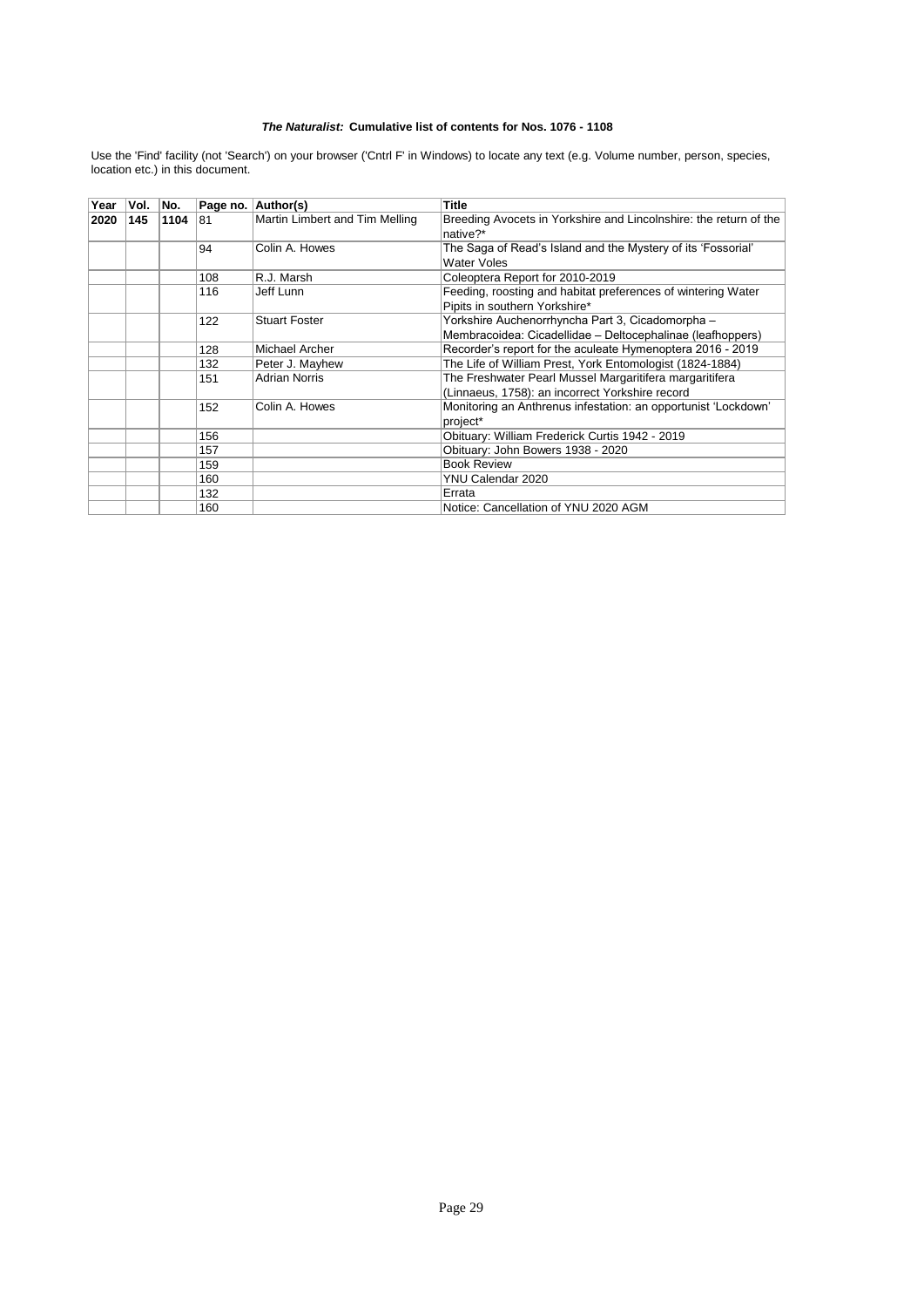| Year | Vol. | No.  | Page no. | Author(s)             | <b>Title</b>                                                    |
|------|------|------|----------|-----------------------|-----------------------------------------------------------------|
| 2020 | 145  | 1105 | 161      | Andy Millard          | The YNU, Covid-19 and 2021                                      |
|      |      |      | 162      | C. A. Howes           | Michael Clegg's Yorkshire House Mice: A tale of tails           |
|      |      |      | 169      | R. Goulder            | Tree colonisation of upland grassland in the Peak District      |
|      |      |      |          |                       | following exclusion of livestock                                |
|      |      |      | 179      | <b>Martin Limbert</b> | Bibliography of Peter Skidmore PhD FRES                         |
|      |      |      | 180      | Sam J. Buckton        | Field Note: Ahoy there! The Nationally Scarce pirate spider Ero |
|      |      |      |          |                       | aphana new to Yorkshire                                         |
|      |      |      | 182      | Michael E. Archer     | Investigations of the Aculeate Hymenoptera of urban York*       |
|      |      |      | 188      | David Gosney          | Breeding birds to the west of Sheffield - are the reported      |
|      |      |      |          |                       | declines just an artefact caused by differences in observer     |
|      |      |      | 195      | Andy D. Nunn          | Clearwing moths in East Yorkshire                               |
|      |      |      | 199      | Michael Pearson       | The use of DNA metabarcoding in studying the diet of two        |
|      |      |      |          |                       | lichenivorous moths*                                            |
|      |      |      | 203      | <b>Stuart Foster</b>  | Yorkshire Auchenorrhyncha Part 4, Cicadomorpha -                |
|      |      |      |          |                       | Membracoidea: Cicadellidae - Typhlocybinae (leafhoppers)        |
|      |      |      | 209      | T.L. Blockeel         | YNU Bryological Section: Report for 2019                        |
|      |      |      | 213      | W.A.Ely               | Yorkshire Ichneumons: Part 12                                   |
|      |      |      | 227      |                       | Notice: YNU Librarian                                           |
|      |      |      | 228      | Michael Archer        | Going for a walk in the countryside – the aculeate wasps and    |
|      |      |      |          |                       | bees of Sand Hutton                                             |
|      |      |      | 231      | Andrew Grayson        | Field Note: A fly new to Yorkshire during the lockdown period   |
|      |      |      | 232      | Joyce & Paul Simmons  | Field Note: New species from our Covid walks                    |
|      |      |      | 233      | J. D. Coldwell        | Field Note: Some interesting insects recorded during 'lockdown' |
|      |      |      |          |                       | from a Barnsley garden                                          |
|      |      |      | 235      |                       | In Memoriam: Joyce Payne née Sykes (12 Jan 1923 - 29 Aug        |
|      |      |      |          |                       | 2020)                                                           |
|      |      |      | 239      |                       | YNU Calendar 2021                                               |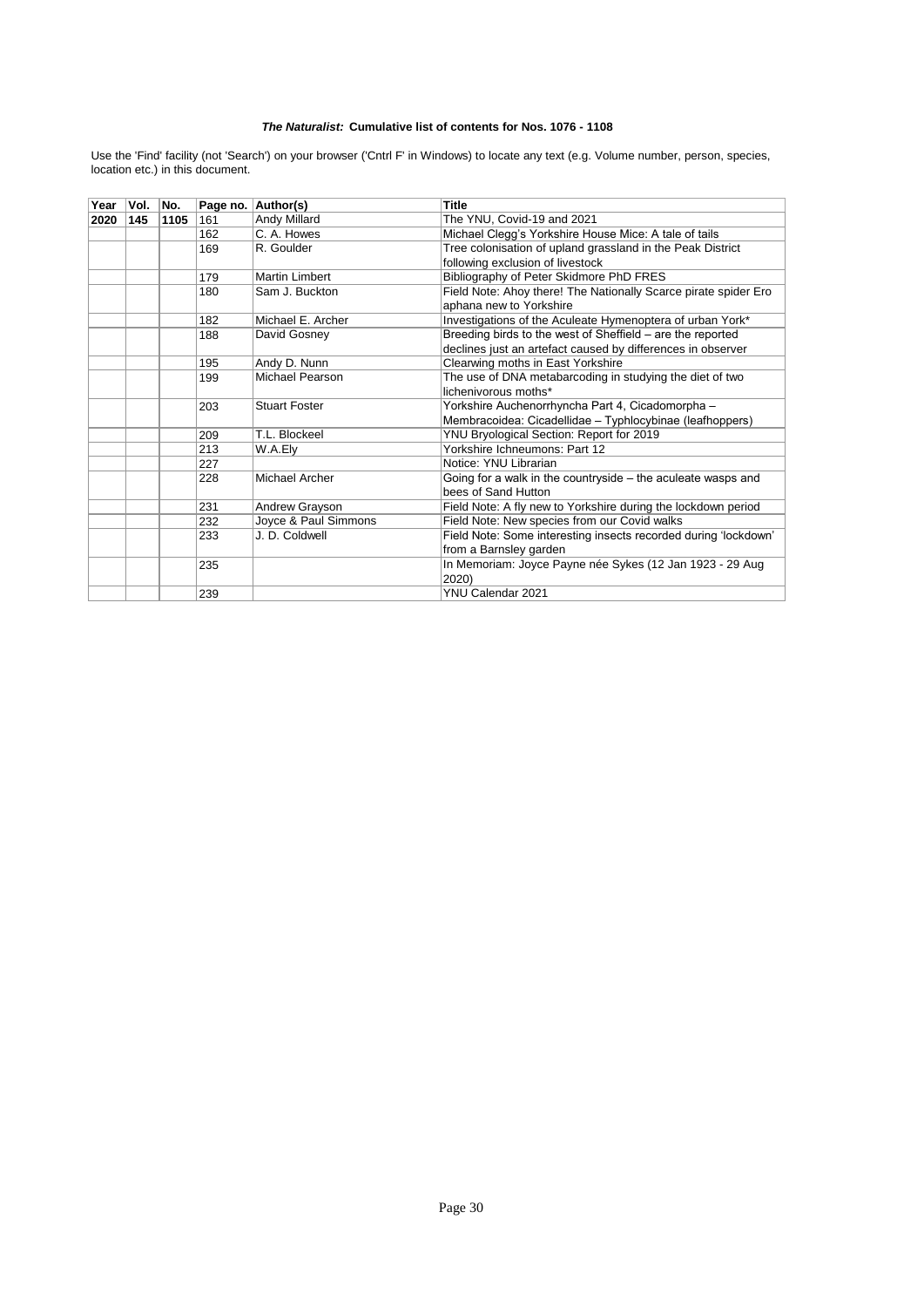| Year | Vol. | No.  |    | Page no. Author(s)                             | <b>Title</b>                                                                                                                         |
|------|------|------|----|------------------------------------------------|--------------------------------------------------------------------------------------------------------------------------------------|
| 2021 | 146  | 1106 |    | I.R. Court & P. Hibbs                          | A Summary of Hazel Dormice Conservation Work in The                                                                                  |
|      |      |      |    |                                                | Yorkshire Dales National Park                                                                                                        |
|      |      |      | 8  | David Gosney                                   | How many birdwatchers does it take?                                                                                                  |
|      |      |      | 18 | Michael Pearson                                | The Mycoflora of drystone walls & use of DNA metabarcoding*                                                                          |
|      |      |      | 24 | Craig R. Macadam, Andrew Farr &<br>David Croft | The current distribution of Electrogena affinis (Eaton, 1885)                                                                        |
|      |      |      | 28 | Barry P. Warrington                            | Leaf-mining flies (Agromyzidae) new to the Yorkshire Diptera list:<br>Part 3                                                         |
|      |      |      | 30 | Jeff Lunn                                      | The effects of water level management on the breeding bird<br>community of a wet lowland grassland and open water nature<br>reserve* |
|      |      |      | 44 | R. Goulder                                     | Pondweeds (Potamogetonaceae) in canals of Yorkshire and<br>neighbouring counties                                                     |
|      |      |      | 61 | lan Andrews                                    | Yorkshire sawflies: an update for the years 2003 - 2020                                                                              |
|      |      |      | 70 | Peter Middleton                                | A very special suburban wildlife site                                                                                                |
|      |      |      | 76 |                                                | <b>YNU Excursions 2021</b>                                                                                                           |
|      |      |      | 78 |                                                | <b>Book Review</b>                                                                                                                   |
|      |      |      | 79 | Colin A. Howes                                 | Maggots go 'Gentle' into the archives  Part 1                                                                                        |
|      |      |      | 80 |                                                | YNU Calendar 2021                                                                                                                    |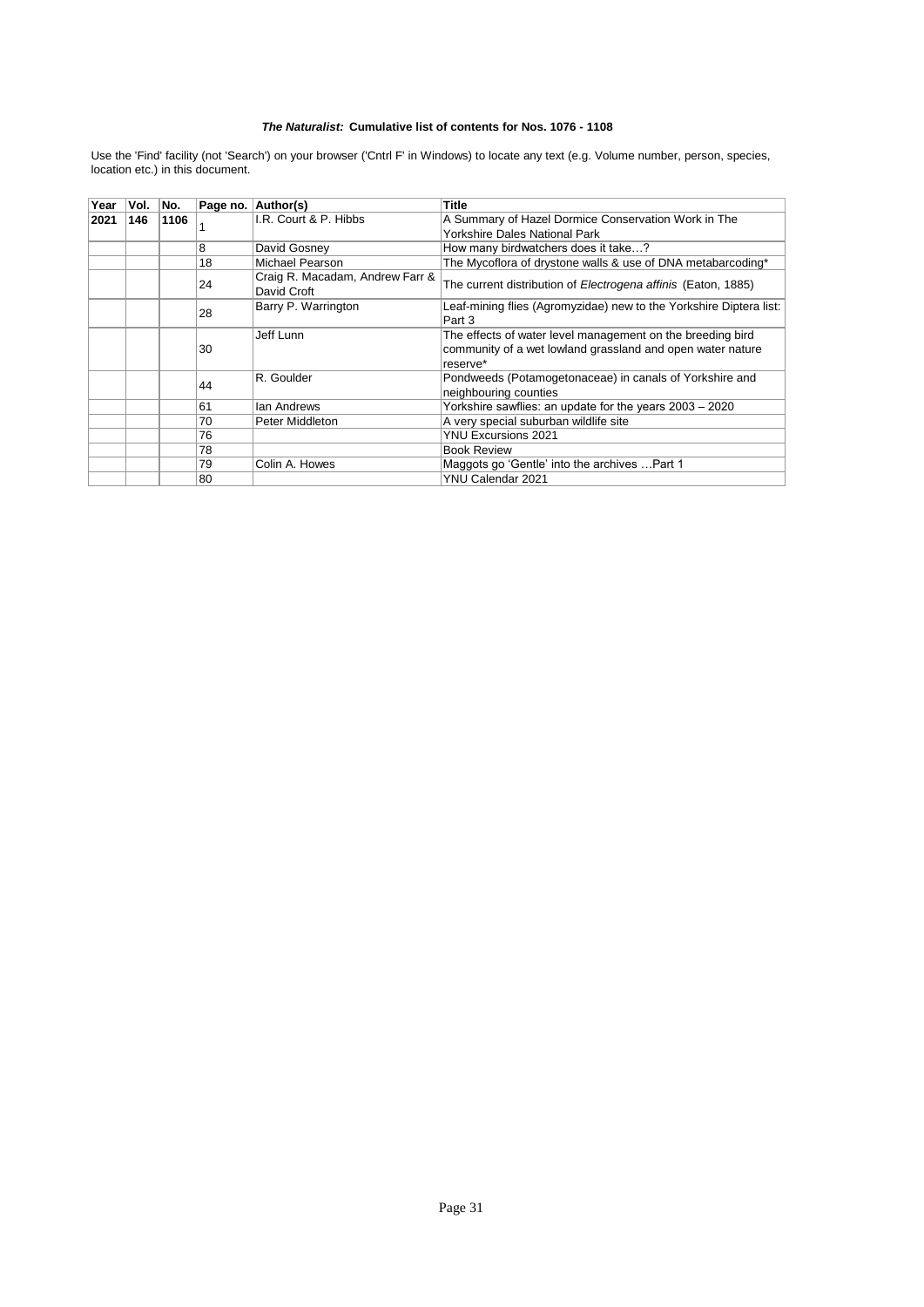| Year | Vol. | No.  | Page no. | Author(s)                       | Title                                                                                        |
|------|------|------|----------|---------------------------------|----------------------------------------------------------------------------------------------|
| 2021 | 146  | 1107 | 81       | M. R. D. Seaward                | Checklist of Yorkshire lichens and lichenicolous fungi*                                      |
|      |      |      | 95       | Sam J. Buckton                  | St. Nicholas Fields, York, in 2020                                                           |
|      |      |      | 102      | Andrew Grayson                  | Additions and corrections to the Yorkshire Diptera list (part 10)                            |
|      |      |      | 103      |                                 | Katie Baker, Jim Horsfall and Mark The breeding birds of Potteric Carr and Carr Lodge Nature |
|      |      |      |          | <b>Roberts</b>                  | Reserves (2015-19)                                                                           |
|      |      |      | 114      | Alastair Fitter, Richard Baker, | The moth fauna of Askham Bog*                                                                |
|      |      |      |          | Terry Crawford and Charles      |                                                                                              |
|      |      |      |          | Fletcher                        |                                                                                              |
|      |      |      | 126      | <b>Roy Crossley</b>             | Notes on the Medeterinae (Diptera:Dolichopodidae) of Yorkshire                               |
|      |      |      |          |                                 | - a neglected sub-family?                                                                    |
|      |      |      | 129      | Andy D. Nunn                    | Notable records of leaf-mining moths in East Yorkshire, 2019                                 |
|      |      |      |          |                                 | and 2020                                                                                     |
|      |      |      | 134      | Tom Higginbottom                | Plant Galls: New Discoveries in 2020*                                                        |
|      |      |      | 137      | W.A.Ely                         | Yorkshire Ichneumons: Part 13                                                                |
|      |      |      | 149      | <b>Stuart Foster</b>            | Yorkshire Heteroptera (True Bugs) - Part 1                                                   |
|      |      |      | 156      |                                 | Obituary: Phyl Abbott 1936-2021                                                              |
|      |      |      | 158      |                                 | <b>Book Review</b>                                                                           |
|      |      |      | 160      |                                 | YNU Calendar                                                                                 |